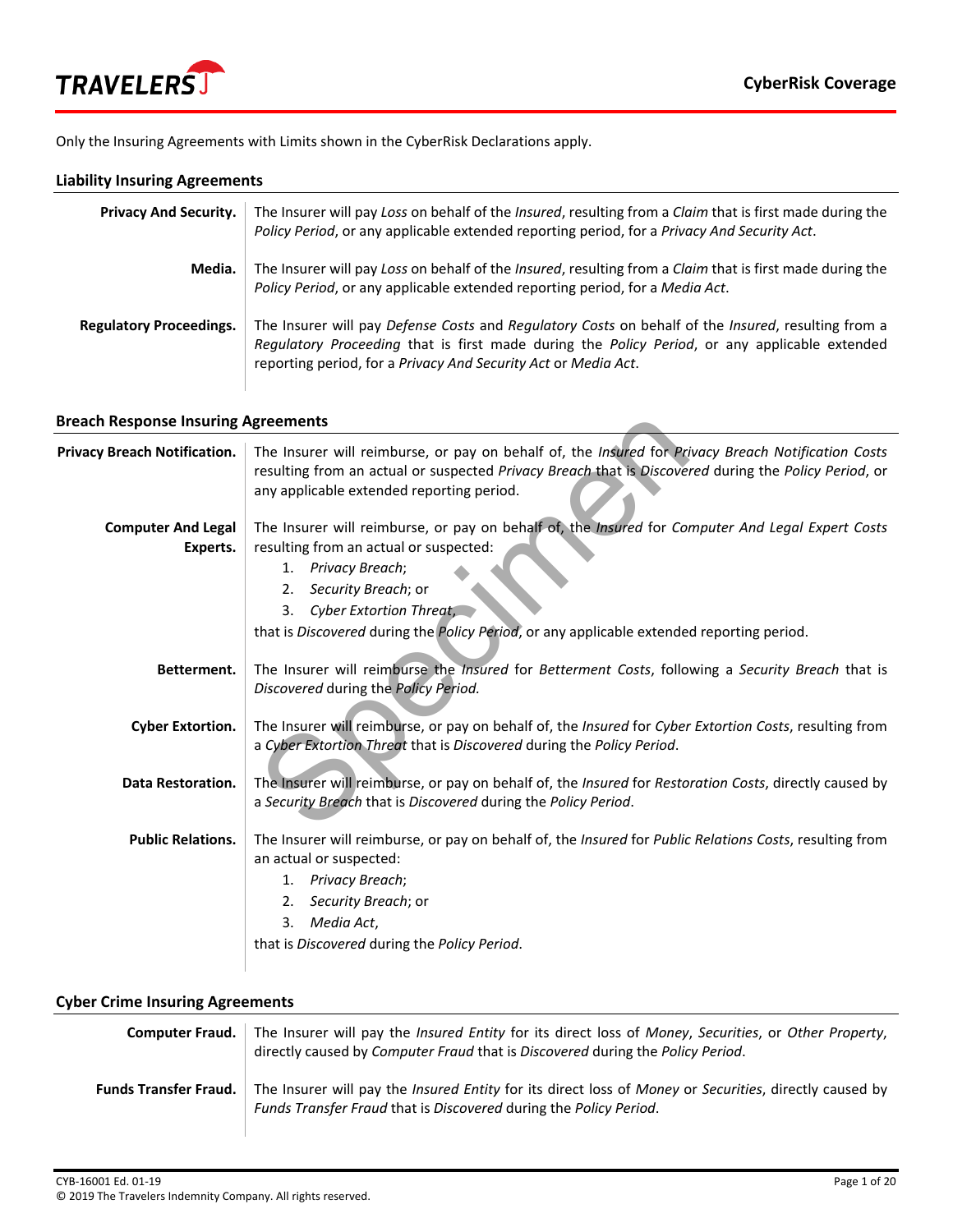*Cyber Crime Insuring Agreements continued from previous page.* 

| <b>Social Engineering Fraud.</b> | The Insurer will pay the Insured Entity for its direct loss of Money or Securities, directly caused by<br>Social Engineering Fraud that is Discovered during the Policy Period. |
|----------------------------------|---------------------------------------------------------------------------------------------------------------------------------------------------------------------------------|
| Telecom Fraud.                   | The Insurer will pay the Insured Entity for its Telecom Charges, directly caused by Telecom Fraud that<br>is Discovered during the Policy Period.                               |

# **Business Loss Insuring Agreements**

| <b>Business Interruption.</b>              | The Insurer will pay the Insured for its Business Interruption Loss that is directly caused by any of the<br>following, if Discovered during the Policy Period:                                                     |
|--------------------------------------------|---------------------------------------------------------------------------------------------------------------------------------------------------------------------------------------------------------------------|
|                                            | A Security Breach that results in a total or partial interruption of a Computer System.<br>A System Failure, if applicable.                                                                                         |
|                                            | The voluntary shutdown of a <i>Computer System</i> by the <i>Insured</i> , if it is reasonably necessary<br>3.<br>to minimize the Loss caused by a Security Breach or Privacy Breach in progress.                   |
| <b>Dependent Business</b><br>Interruption. | The Insurer will pay the <i>Insured</i> for its Business Interruption Loss, directly caused by an IT Provider<br>Breach that is Discovered during the Policy Period.                                                |
| <b>Reputation Harm.</b>                    | The Insurer will pay the <i>Insured</i> for its Reputation Harm, directly caused by an Adverse Media Report<br>or <i>Notification</i> that:<br>first occurs during, or within 60 days after, the Policy Period; and |
|                                            | directly relates to a Privacy Breach or Security Breach that is Discovered during the Policy<br>Period.                                                                                                             |

## **Definitions**

| <b>Reputation Harm.</b>  | The Insurer will pay the Insured for its Reputation Harm, directly caused by an Adverse Media Report<br>or Notification that:                                                                                                         |
|--------------------------|---------------------------------------------------------------------------------------------------------------------------------------------------------------------------------------------------------------------------------------|
|                          | 1. first occurs during, or within 60 days after, the Policy Period; and                                                                                                                                                               |
| itions                   | directly relates to a Privacy Breach or Security Breach that is Discovered during the Policy<br>2.<br>Period.                                                                                                                         |
|                          |                                                                                                                                                                                                                                       |
| Accounting Costs.        | Means the reasonable fees or costs of a forensic accounting firm, incurred by the Insured Entity, to<br>calculate Income Loss, even if such calculation shows there has been no Income Loss.                                          |
| Additional Insured.      | Means a person or entity, not otherwise an Insured, with whom the Insured Entity has entered into a<br>written agreement to include as an Insured, but only for Wrongful Acts:                                                        |
|                          | by, or on behalf of, the Insured Entity under such agreement; and<br>1.                                                                                                                                                               |
|                          | 2. that occur after the Insured Entity has executed such agreement.                                                                                                                                                                   |
| Adverse Media Report.    | Means any communication of an actual or potential Privacy Breach or Security Breach by a media<br>outlet. Multiple Adverse Media Reports regarding the same Privacy Breach or Security Breach are<br>deemed one Adverse Media Report. |
| Approved Provider.       | Means a service provider approved by the Insurer in writing to the Insured.                                                                                                                                                           |
| Automatic ERP.           | Means a 90-day extended reporting period starting on the effective date this Coverage is canceled or<br>not renewed.                                                                                                                  |
| <b>Betterment Costs.</b> | Means the reasonable costs incurred and paid by the <i>Insured</i> , with the Insurer's written consent,<br>1.<br>for hardware or software to improve a Computer System after a Security Breach, if:                                  |
|                          | the Security Breach has been stopped or contained, and resulted in covered Computer and<br>а.<br>Legal Expert Costs;                                                                                                                  |
|                          | b. the Approved Provider that provided computer services in response to such Security Breach:                                                                                                                                         |
|                          | has identified a weakness in a Computer System that caused, or contributed to, the<br>i.<br>Security Breach; and                                                                                                                      |
|                          | ii.<br>recommends the improvements to prevent a future Security Breach from exploiting<br>such weakness; and                                                                                                                          |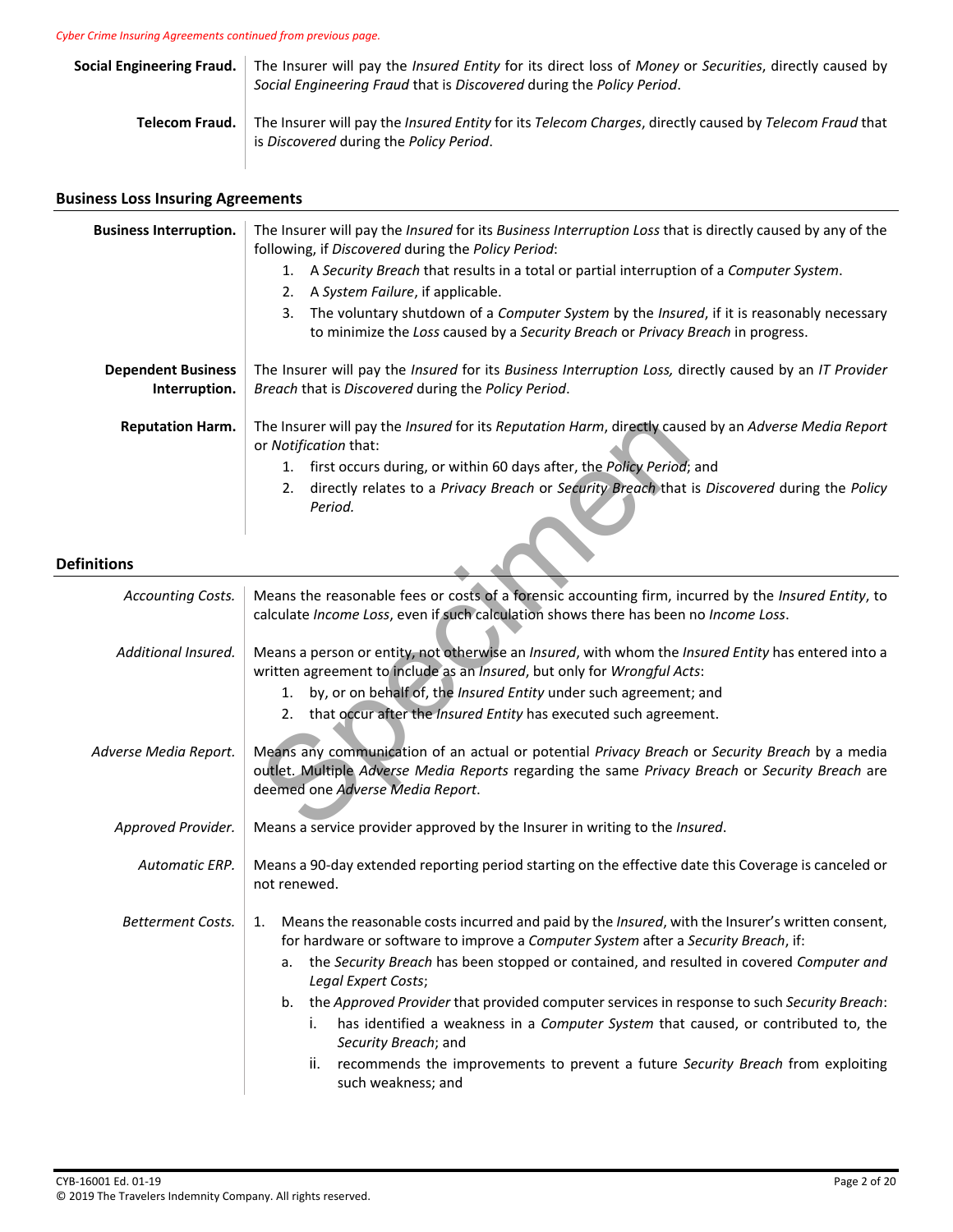|                                            | such improvements are incurred and paid for by the <i>Insured</i> within the earlier of 90 days<br>c.<br>after:                                                                                                                |
|--------------------------------------------|--------------------------------------------------------------------------------------------------------------------------------------------------------------------------------------------------------------------------------|
|                                            | the recommendation by the Approved Provider; or<br>i.                                                                                                                                                                          |
|                                            | ii.<br>the end of the Policy Period.                                                                                                                                                                                           |
|                                            | Costs for improvements that are subject to a license, lease, or subscription will be limited to the<br>pro rata portion of such costs for the first 12 months.                                                                 |
|                                            | Does not include wages, benefits, or overhead of any Insured.<br>2.                                                                                                                                                            |
| <b>Business Interruption Loss.</b>         | Means:<br>1.                                                                                                                                                                                                                   |
|                                            | Income Loss and Extra Expense incurred or paid by the Insured Entity during the Period of<br>a.<br>Restoration; and                                                                                                            |
|                                            | b. Accounting Costs, if the Insured Entity's business operations are interrupted beyond the Wait<br>Period.                                                                                                                    |
|                                            | Does not include loss arising out of harm to the Insured Entity's reputation.<br>2.                                                                                                                                            |
| Change Of Control.                         | Means when:                                                                                                                                                                                                                    |
|                                            | 1. the Named Insured is, or most of its assets are, acquired;                                                                                                                                                                  |
|                                            | the Named Insured is merged with, or consolidated into, another entity, and the Named<br>2.<br>Insured is not the surviving entity; or                                                                                         |
|                                            | 3. the management that was in control over the Named Insured as of the inception of the Policy<br>Period no longer has such control.                                                                                           |
|                                            |                                                                                                                                                                                                                                |
| Claim.                                     | Means:                                                                                                                                                                                                                         |
|                                            | a written demand for monetary or nonmonetary relief, including injunctive relief,<br>1.<br>commenced by an Insured's receipt of such written demand;                                                                           |
|                                            | a civil proceeding, commenced by the service of a complaint or similar pleading;<br>2.                                                                                                                                         |
|                                            | an arbitration, mediation, or similar alternative dispute resolution proceeding, commenced<br>3.<br>by the service of an arbitration petition or similar legal document;                                                       |
|                                            | a written request to toll or waive a statute of limitations relating to a potential civil or<br>4.<br>administrative proceeding, commenced by an Insured's receipt of such written request; or                                 |
|                                            | for the Regulatory Proceedings Insuring Agreement only, a Regulatory Proceeding,<br>5.<br>commenced by:                                                                                                                        |
|                                            | the filing of charges;<br>а.                                                                                                                                                                                                   |
|                                            | the filing of an investigative order;<br>b.                                                                                                                                                                                    |
|                                            | the service of a summons; or<br>Ċ.                                                                                                                                                                                             |
|                                            | the service or filing of a similar document,                                                                                                                                                                                   |
|                                            | against an Insured for a Wrongful Act. Except under Other Conditions, Notice Of Claim, a Claim is<br>deemed made when commenced.                                                                                               |
| Client.                                    | Means a person or entity to whom the Insured Entity:                                                                                                                                                                           |
|                                            | provides goods; or<br>1.                                                                                                                                                                                                       |
|                                            | 2. performs services,                                                                                                                                                                                                          |
|                                            | for a fee, or under a written agreement.                                                                                                                                                                                       |
| <b>Computer And Legal Expert</b><br>Costs. | Means the reasonable fees or costs incurred or paid by the <i>Insured</i> for services recommended<br>1.<br>and provided by an Approved Provider, to:                                                                          |
|                                            | conduct a forensic analysis to determine the existence and cause of a Privacy Breach or<br>а.<br>Security Breach;                                                                                                              |
|                                            | determine whose Confidential Information was lost or stolen; or accessed or disclosed<br>b.<br>without authorization;                                                                                                          |
|                                            | contain or stop a Privacy Breach or Security Breach in progress;<br>c.                                                                                                                                                         |
|                                            | certify the Computer System meets Payment Card Security Standards, if a Security Breach<br>d.<br>Discovered during the Policy Period results in noncompliance with such standards, but only<br>for the first certification; or |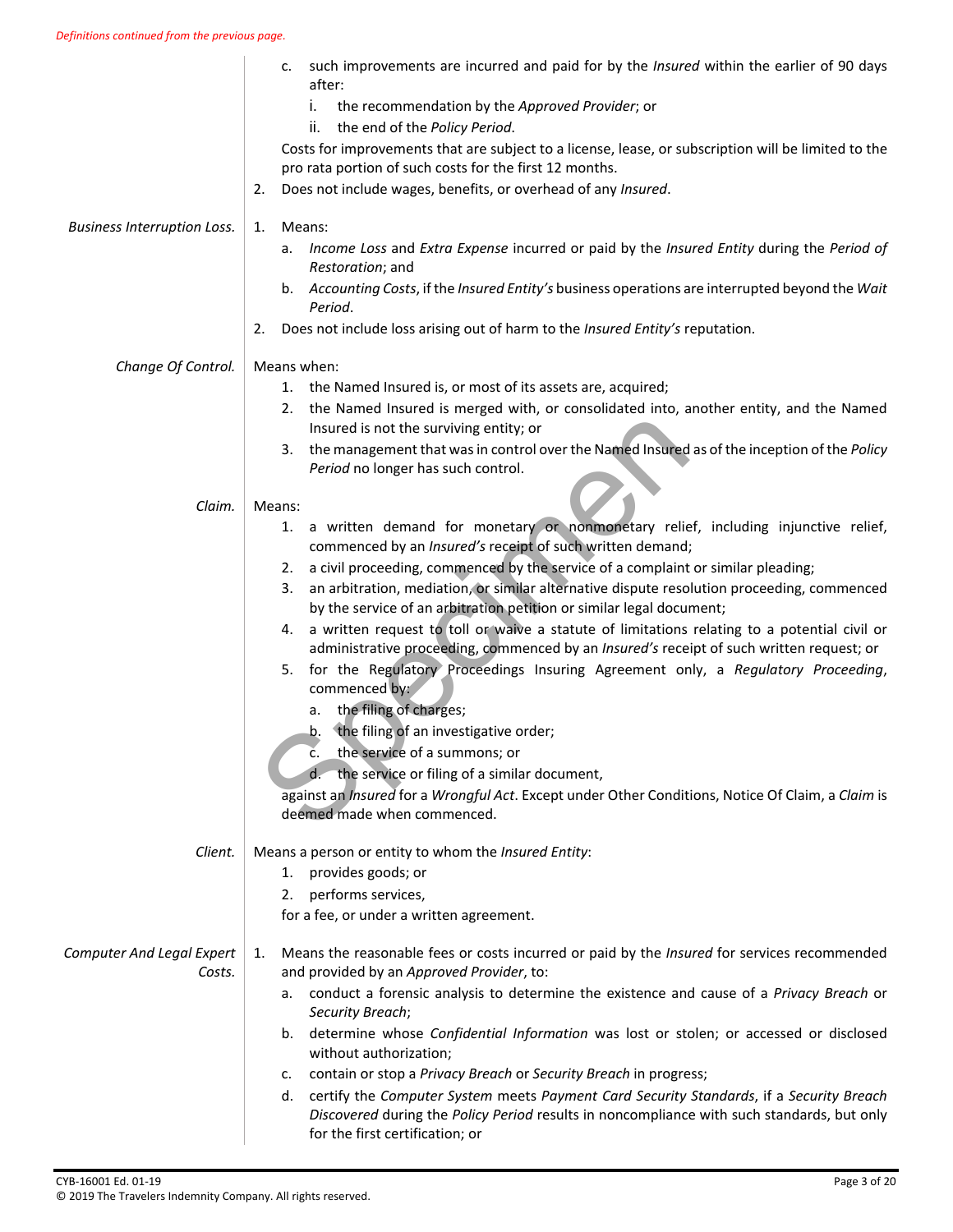|                           | e. provide legal services to respond to a Privacy Breach or Security Breach.<br>Does not include Defense Costs or Privacy Breach Notification Costs.<br>2.                                                                                                         |
|---------------------------|--------------------------------------------------------------------------------------------------------------------------------------------------------------------------------------------------------------------------------------------------------------------|
| Computer Fraud.           | Means an intentional, unauthorized, and fraudulent entry or change of data or computer<br>1.<br>instructions, directly into or within, a Computer System, that:                                                                                                    |
|                           | is not made by an <i>Insured Person</i> , an <i>Independent Contractor</i> , or any other person under the<br>а.<br>direct supervision of the Insured; and                                                                                                         |
|                           | b. causes Money, Securities, or Other Property to be transferred, paid, or delivered from inside<br>the Insured Entity's premises or the Insured Entity's financial institution premises to a place<br>outside of such premises.                                   |
|                           | Does not include Social Engineering Fraud.<br>2.                                                                                                                                                                                                                   |
| Computer System.          | Means a computer and connected input, output, processing, storage, or communication device, or<br>related network, operating system, website, or application software, that is:                                                                                    |
|                           | under the operational control of, and owned by, licensed to, or leased to:<br>1.                                                                                                                                                                                   |
|                           | a. the <i>Insured Entity</i> ; or<br>an Insured Person, while authorized by, and transacting business on behalf of, the<br>b.<br>Insured Entity, except under the Betterment or Data Restoration Insuring Agreements,<br>or any Cyber Crime Insuring Agreement; or |
|                           | 2. operated by an IT Provider, but only the portion of such computer system used to provide<br>hosted computer resources to the Insured Entity, except under the Betterment or Business<br>Interruption Insuring Agreements.                                       |
| Confidential Information. | Means a third party's or Insured Person's private or confidential information that is in the care,<br>custody, or control of the Insured Entity, or a service provider acting on behalf of the Insured Entity.                                                     |
| Covered Material.         | Means content that is created or disseminated, via any form or expression, by, or on behalf of,<br>1.<br>the Insured Entity.                                                                                                                                       |
|                           | Does not include:<br>2.                                                                                                                                                                                                                                            |
|                           | a. tangible product designs; or<br>b. content created or disseminated by the Insured Entity on behalf of a third party.                                                                                                                                            |
|                           |                                                                                                                                                                                                                                                                    |
| Cyber Extortion Costs.    | Means, with the Insurer's prior written consent:<br>1.<br>a. Ransom;                                                                                                                                                                                               |
|                           | b. reasonable amounts incurred or paid by the Insured in the process of paying, or attempting<br>to pay, Ransom; or                                                                                                                                                |
|                           | reasonable amounts incurred or paid by the Insured, recommended by an Approved<br>Provider, to mitigate Ransom.                                                                                                                                                    |
|                           | Does not include Computer And Legal Expert Costs or Restoration Costs.<br>2.                                                                                                                                                                                       |
| Cyber Extortion Threat.   | Means a threat to:                                                                                                                                                                                                                                                 |
|                           | access or disclose:<br>1.                                                                                                                                                                                                                                          |
|                           | Confidential Information; or<br>а.                                                                                                                                                                                                                                 |
|                           | an Insured Entity's information without authorization; or<br>b.                                                                                                                                                                                                    |
|                           | commit or continue a Security Breach,<br>2.                                                                                                                                                                                                                        |
|                           | made against the Insured Entity for Ransom.                                                                                                                                                                                                                        |
| Defense Costs.            | Means reasonable fees and costs incurred by the Insurer, or the Insured with the Insurer's prior<br>1.<br>written consent, in the:                                                                                                                                 |
|                           | investigation;<br>а.                                                                                                                                                                                                                                               |
|                           | b. defense;                                                                                                                                                                                                                                                        |
|                           | settlement; or<br>c.                                                                                                                                                                                                                                               |
|                           | appeal,<br>d.                                                                                                                                                                                                                                                      |
|                           | of a Claim.                                                                                                                                                                                                                                                        |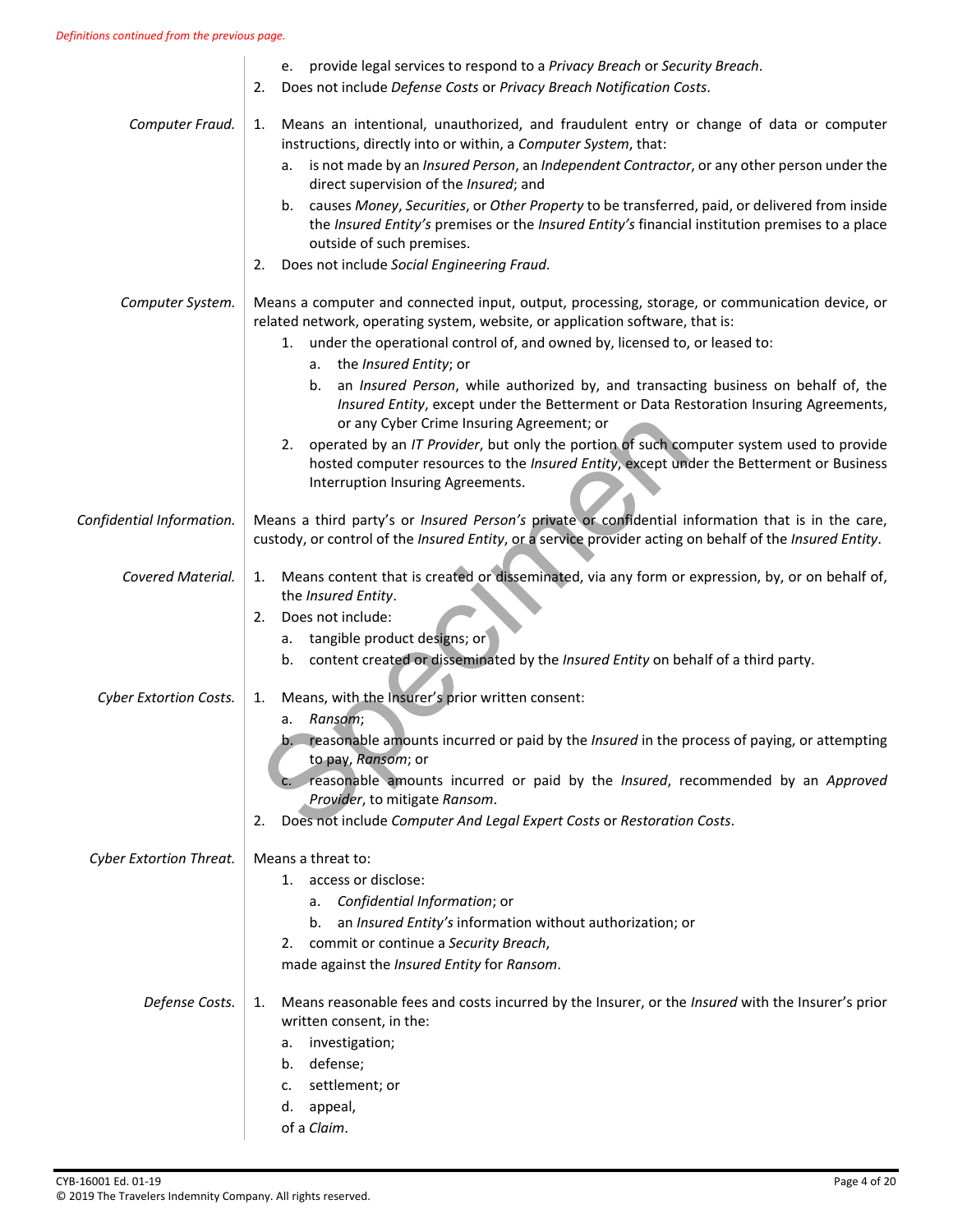|                                     | Includes up to \$1,000 per day for loss of earnings due to an Insured Person's attendance in court,<br>2.<br>if at the Insurer's request.                                                                                                                                                                                                                        |
|-------------------------------------|------------------------------------------------------------------------------------------------------------------------------------------------------------------------------------------------------------------------------------------------------------------------------------------------------------------------------------------------------------------|
|                                     | Does not include wages, benefits, or overhead of the Insurer or of the Insured.<br>3.                                                                                                                                                                                                                                                                            |
| Discover, Discovered,<br>Discovery. | Means when an Executive Officer first becomes aware of facts that would cause a reasonable person<br>to assume that a First Party Loss has been or will be incurred, regardless of when the act or acts<br>causing or contributing to such First Party Loss occurred, even though the exact amount or details of<br>such First Party Loss may not then be known. |
| Employee.                           | Means a natural person while their labor is engaged and directed by the Insured Entity, and who<br>1.<br>is:                                                                                                                                                                                                                                                     |
|                                     | a full-time, part-time, seasonal, or temporary worker compensated directly by the Insured<br>a.<br>Entity through wages, salaries, or commissions;                                                                                                                                                                                                               |
|                                     | a volunteer, student, or intern; or<br>b.                                                                                                                                                                                                                                                                                                                        |
|                                     | a worker whose services have been leased to the Insured Entity by a labor leasing firm under<br>c.<br>a written agreement.                                                                                                                                                                                                                                       |
|                                     | For the Cyber Crime and Business Loss Insuring Agreements only, Employee also includes any<br>2.<br>natural person:                                                                                                                                                                                                                                              |
|                                     | officer;<br>а.                                                                                                                                                                                                                                                                                                                                                   |
|                                     | b. partner;                                                                                                                                                                                                                                                                                                                                                      |
|                                     | sole proprietor;<br>c.                                                                                                                                                                                                                                                                                                                                           |
|                                     | d. in-house general counsel; or                                                                                                                                                                                                                                                                                                                                  |
|                                     | member of a board of directors, trustees, or governors,<br>е.<br>of the Insured Entity.                                                                                                                                                                                                                                                                          |
|                                     | Does not include any:<br>3.                                                                                                                                                                                                                                                                                                                                      |
|                                     | agent;<br>а.                                                                                                                                                                                                                                                                                                                                                     |
|                                     | broker;<br>b.                                                                                                                                                                                                                                                                                                                                                    |
|                                     | consignee;<br>c.                                                                                                                                                                                                                                                                                                                                                 |
|                                     | independent contractor; or<br>d.                                                                                                                                                                                                                                                                                                                                 |
|                                     | representative,<br>е.                                                                                                                                                                                                                                                                                                                                            |
|                                     | of the Insured Entity.                                                                                                                                                                                                                                                                                                                                           |
| Executive Officer.                  | Means a natural person while acting as the Insured Entity's:                                                                                                                                                                                                                                                                                                     |
|                                     | 1. chief executive officer;                                                                                                                                                                                                                                                                                                                                      |
|                                     | chief financial officer;<br>2.                                                                                                                                                                                                                                                                                                                                   |
|                                     | 3. chief information security officer;                                                                                                                                                                                                                                                                                                                           |
|                                     | 4. risk manager;                                                                                                                                                                                                                                                                                                                                                 |
|                                     | 5. in-house general counsel; or                                                                                                                                                                                                                                                                                                                                  |
|                                     | 6. the functional equivalent of 1 through 5.                                                                                                                                                                                                                                                                                                                     |
| Extra Expense.                      | Means reasonable costs incurred by the Insured Entity, with the Insurer's written consent, that:                                                                                                                                                                                                                                                                 |
|                                     | result from a First Party Event;<br>1.                                                                                                                                                                                                                                                                                                                           |
|                                     | are in excess of the Insured Entity's normal operating costs;<br>2.                                                                                                                                                                                                                                                                                              |
|                                     | are intended to reduce Income Loss; and<br>3.                                                                                                                                                                                                                                                                                                                    |
|                                     | 4. would not have been incurred had there been no First Party Event.                                                                                                                                                                                                                                                                                             |
| First Party Event.                  | Means:<br>1.                                                                                                                                                                                                                                                                                                                                                     |
|                                     | Computer Fraud;<br>а.                                                                                                                                                                                                                                                                                                                                            |
|                                     | b. Cyber Extortion Threat;                                                                                                                                                                                                                                                                                                                                       |
|                                     | c. Funds Transfer Fraud;                                                                                                                                                                                                                                                                                                                                         |
|                                     | d. IT Provider Breach;                                                                                                                                                                                                                                                                                                                                           |

e. *Media Act*;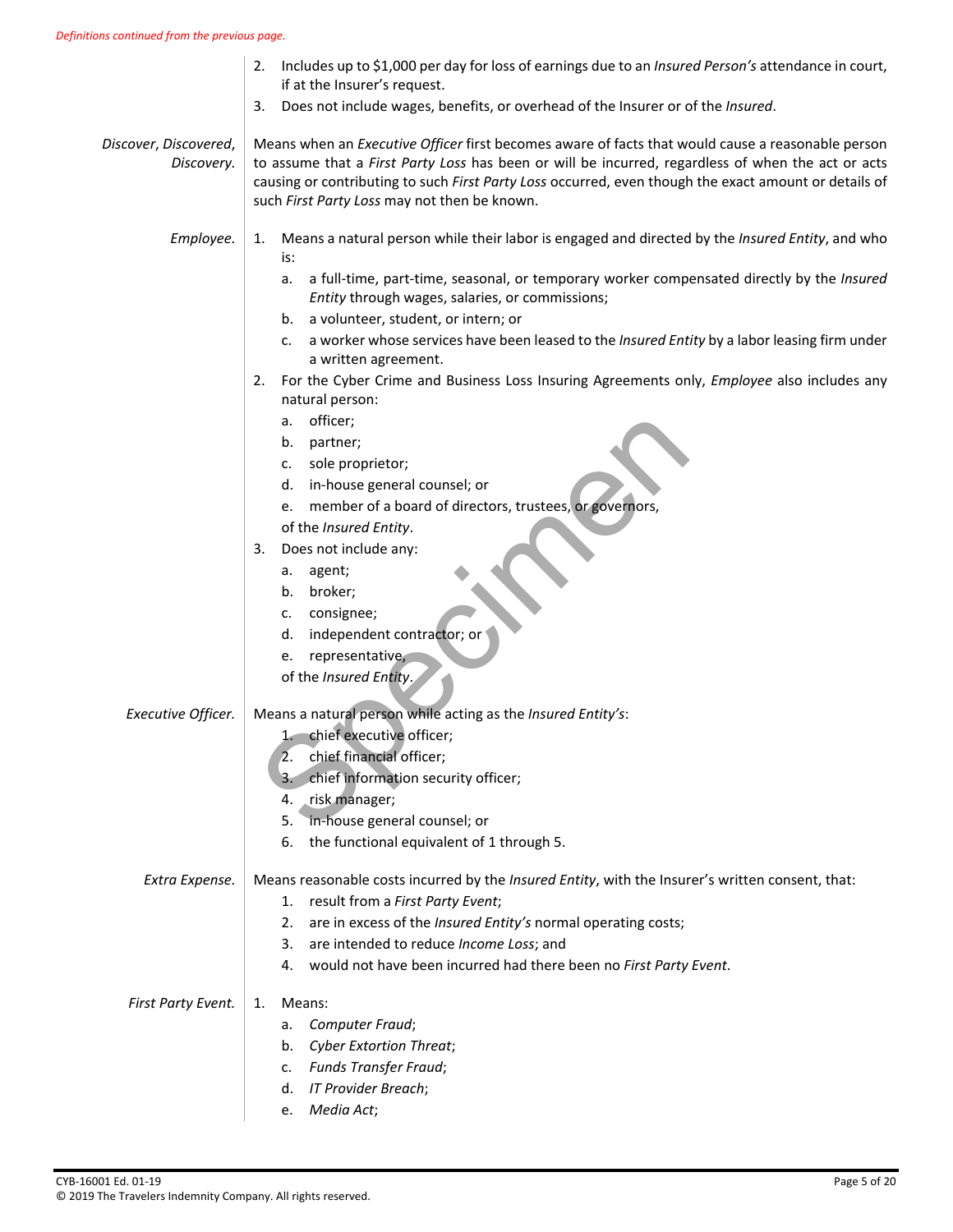|                                            | f.<br>Privacy Breach;<br>Security Breach;<br>g.<br><b>Social Engineering Fraud;</b><br>h.<br>System Failure; or<br>i.<br>Telecom Fraud.<br>j.<br>First Party Events that have a common:<br>2.<br>nexus;<br>a.                                                                                                                                                                                                                                                                                                                                                                                            |
|--------------------------------------------|----------------------------------------------------------------------------------------------------------------------------------------------------------------------------------------------------------------------------------------------------------------------------------------------------------------------------------------------------------------------------------------------------------------------------------------------------------------------------------------------------------------------------------------------------------------------------------------------------------|
|                                            | set of facts;<br>b.<br>circumstance;<br>c.<br>situation;<br>d.<br>event; or<br>e.<br>decision,<br>f.<br>are deemed a single First Party Event.                                                                                                                                                                                                                                                                                                                                                                                                                                                           |
| <b>First Party Insuring</b><br>Agreements. | Means the:<br>Breach Response Insuring Agreements;<br>1.<br>Business Loss Insuring Agreements; and<br>2.<br>3.<br>Cyber Crime Insuring Agreements.                                                                                                                                                                                                                                                                                                                                                                                                                                                       |
| First Party Loss.                          | Means:<br>1.<br><b>Betterment Costs;</b><br>a.<br><b>Business Interruption Loss;</b><br>b.<br><b>Computer And Legal Expert Costs;</b><br>c.<br><b>Cyber Extortion Costs;</b><br>d.<br>Money;<br>е.<br>f.<br>Other Property;<br>Privacy Breach Notification Costs;<br>g.<br><b>Public Relations Costs;</b><br>h.<br><b>Reputation Harm;</b><br>i.<br><b>Restoration Costs;</b><br>j.<br>Securities; or<br>k.<br>Telecom Charges.<br>I.<br>Other than Accounting Costs, does not include amounts:<br>2.<br>to establish First Party Loss; or<br>а.<br>to prepare the Insured Entity's Proof of Loss.<br>b. |
| Funds Transfer Fraud.                      | Means a fraudulent instruction that:<br>1.<br>is electronically sent to a financial institution that is not an Insured, at which the Insured<br>а.<br>Entity maintains an account;<br>directs the transfer, payment, or delivery of Money or Securities from the Insured Entity's<br>b.<br>account;<br>is purportedly sent by the Insured Entity;<br>c.<br>d. is sent by someone, other than an Insured; and<br>is sent without the Insured Entity's knowledge or consent.<br>e.<br>Does not include Social Engineering Fraud.<br>2.                                                                     |
| <b>Impacted Parties.</b>                   | Means the persons or entities whose Confidential Information was, or is suspected to have been,<br>stolen or lost, or accessed or disclosed without authorization.                                                                                                                                                                                                                                                                                                                                                                                                                                       |
| Income Loss.                               | Means pretax net profit the Insured Entity did not earn, and net loss the Insured Entity incurred,<br>1.<br>because of a First Party Event. Continuing normal and necessary operating expenses and payroll<br>are part of the pretax net profit or net loss calculation.<br>Does not include:<br>2.                                                                                                                                                                                                                                                                                                      |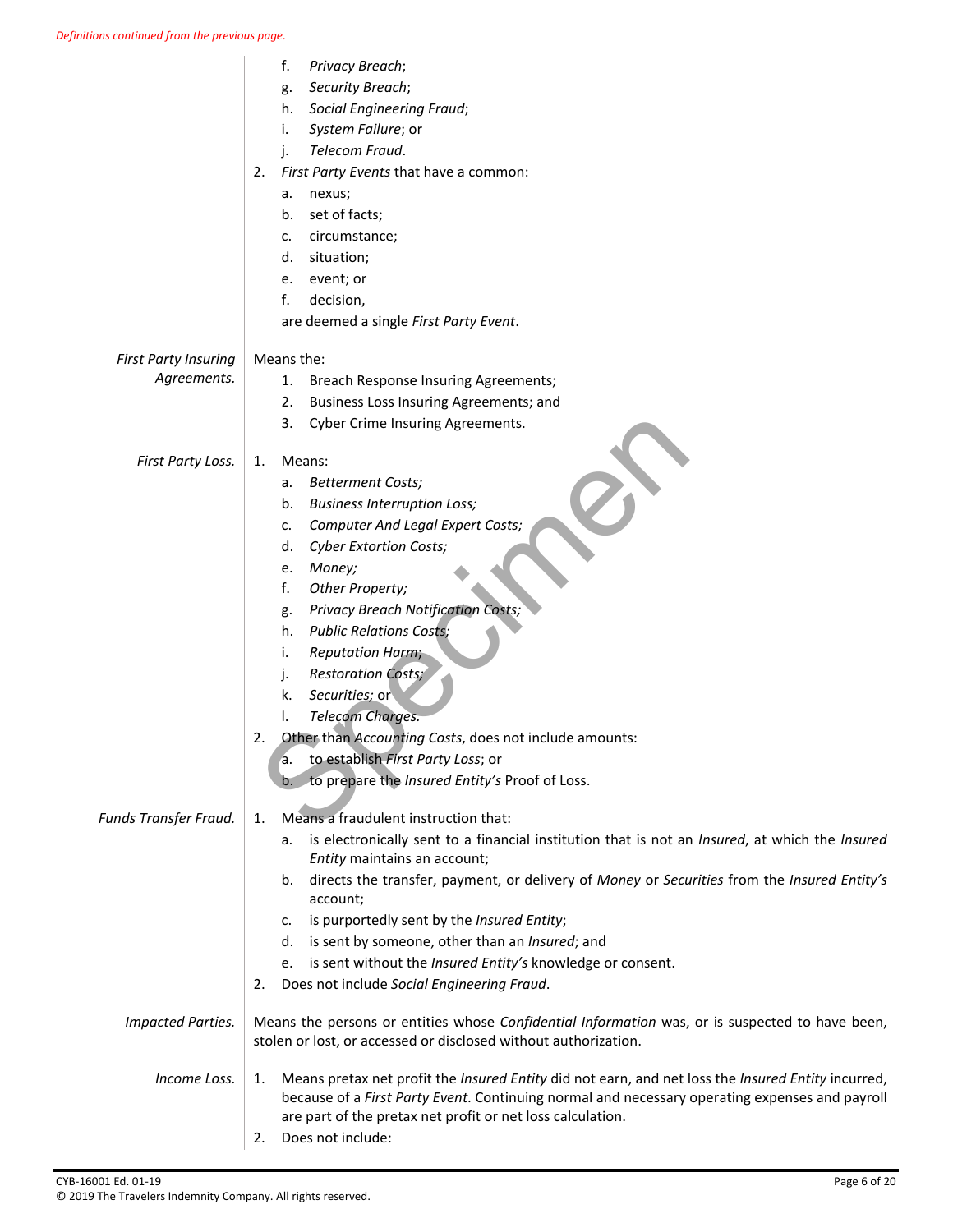|                         | Extra Expense;<br>а.                                                                                                                                           |
|-------------------------|----------------------------------------------------------------------------------------------------------------------------------------------------------------|
|                         | contractual penalties;<br>b.                                                                                                                                   |
|                         | costs incurred to replace or improve a Computer System to a level of functionality beyond<br>c.<br>what existed prior to the First Party Event;                |
|                         | costs incurred to identify or remediate computer system errors or vulnerabilities;<br>d.                                                                       |
|                         | interest or investment income; or<br>е.                                                                                                                        |
|                         | Loss incurred due to unfavorable business conditions not related to the First Party Event.<br>f.                                                               |
| Independent Contractor. | Means a natural person, other than an Employee, while performing services for the Insured Entity<br>under a written agreement.                                 |
| Insured.                | Means:                                                                                                                                                         |
|                         | 1. Insured Persons;                                                                                                                                            |
|                         | Insured Entities; or<br>2.                                                                                                                                     |
|                         | 3.<br>for the Liability Insuring Agreements only, also includes Additional Insureds.                                                                           |
| Insured Entity.         | Means:                                                                                                                                                         |
|                         | the Named Insured; or<br>1.                                                                                                                                    |
|                         | Subsidiaries.<br>2.                                                                                                                                            |
| Insured Person.         | Means:                                                                                                                                                         |
|                         | Employees;<br>1.                                                                                                                                               |
|                         | natural persons while:<br>2.                                                                                                                                   |
|                         | a. officers;                                                                                                                                                   |
|                         | b.<br>partners;                                                                                                                                                |
|                         | the sole proprietor;<br>C.                                                                                                                                     |
|                         | in-house general counsel; or<br>d.                                                                                                                             |
|                         | members of a board of directors, trustees, or governors,<br>e.                                                                                                 |
|                         | of the Insured Entity; or                                                                                                                                      |
|                         | for the Liability Insuring Agreements only, also includes Independent Contractors.<br>3.                                                                       |
| IT Provider.            | Means an entity while under a written agreement with the Insured Entity to provide it with:                                                                    |
|                         | hosted computer application services;<br>1.                                                                                                                    |
|                         | 2. cloud services or computing;                                                                                                                                |
|                         | 3.<br>electronic data hosting, back-up, storage, and processing;                                                                                               |
|                         | co-location services;<br>4.                                                                                                                                    |
|                         | 5.<br>platform-as-a-service; or                                                                                                                                |
|                         | 6.<br>software-as-a-service.                                                                                                                                   |
| IT Provider Breach.     | Means:                                                                                                                                                         |
|                         | 1.<br>unauthorized access to;                                                                                                                                  |
|                         | 2. use of authorized access to cause intentional harm to;                                                                                                      |
|                         | 3. a denial-of-service attack against; or                                                                                                                      |
|                         | the introduction of a Virus into,<br>4.                                                                                                                        |
|                         | an IT Provider's computer system, resulting in total or partial interruption.                                                                                  |
| Loss.                   | Means:<br>1.                                                                                                                                                   |
|                         | a. Defense Costs;                                                                                                                                              |
|                         | b. damages, judgments, settlements, or prejudgment or postjudgment interest, that an Insured<br>is legally obligated to pay as a result of a Claim, including: |
|                         | court awarded legal fees; and<br>i.                                                                                                                            |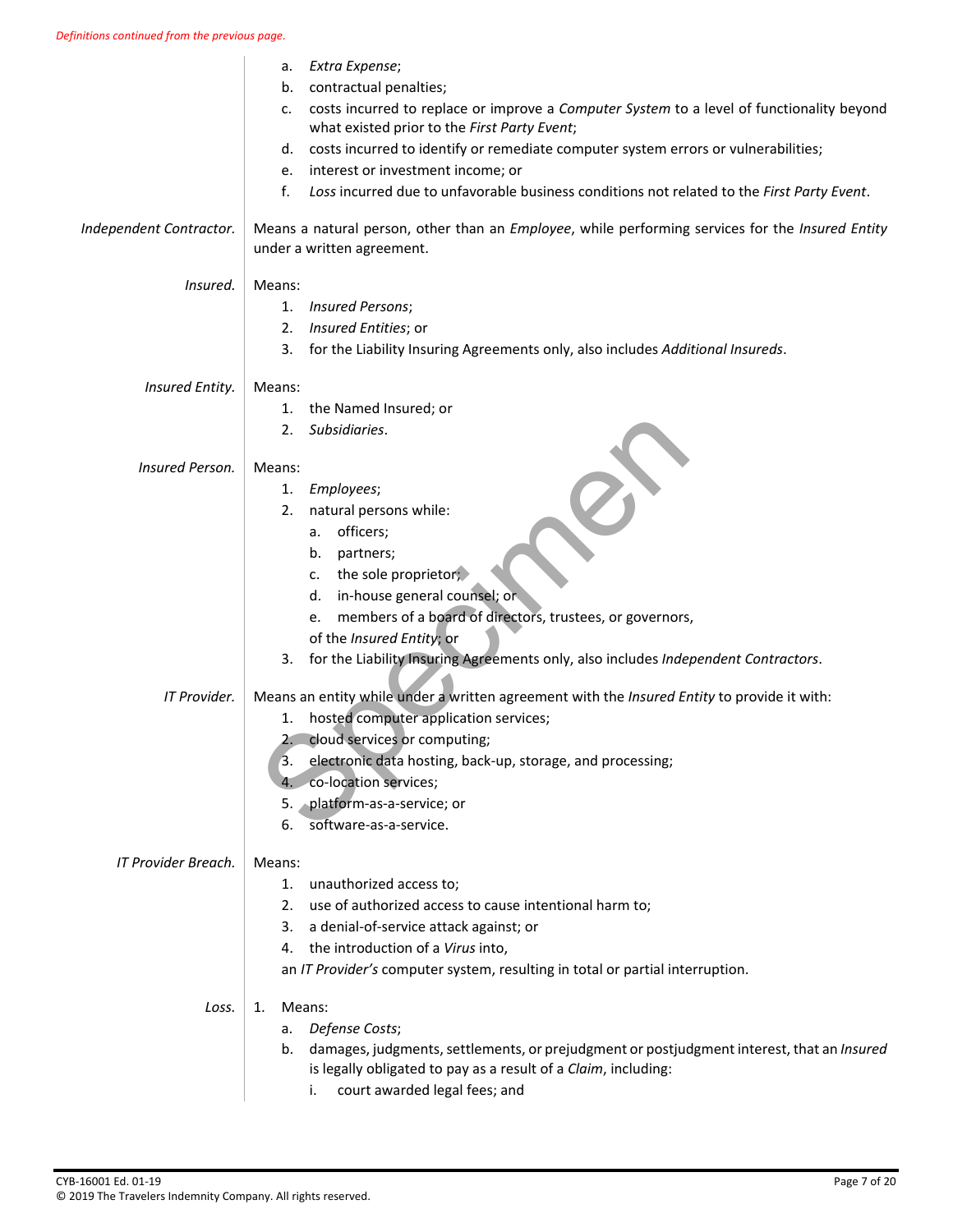|                                            | punitive or exemplary damages, or the multiple portion of a multiplied damage award,<br>ii.<br>to the extent insurable under the most favorable applicable law;<br><b>Payment Card Contract Penalties;</b><br>c.<br>for the Regulatory Proceedings Insuring Agreement, means Regulatory Costs; or<br>d.<br>e. for First Party Insuring Agreements, means First Party Loss.<br>Loss, other than Defense Costs, does not include:<br>2.<br>a. civil or criminal fines, penalties, sanctions, or taxes, except for:<br>Payment Card Contract Penalties; or<br>i.<br><b>Regulatory Costs;</b><br>ii.<br>amounts uninsurable under applicable law;<br>b.<br>restitution, return, or disgorgement of any profits;<br>c.<br>liquidated damages in excess of the amount for which the Insured would be liable absent<br>d.<br>the liquidated damages provision of a contract; or<br>the cost of complying with injunctive or nonmonetary relief.<br>e. |
|--------------------------------------------|------------------------------------------------------------------------------------------------------------------------------------------------------------------------------------------------------------------------------------------------------------------------------------------------------------------------------------------------------------------------------------------------------------------------------------------------------------------------------------------------------------------------------------------------------------------------------------------------------------------------------------------------------------------------------------------------------------------------------------------------------------------------------------------------------------------------------------------------------------------------------------------------------------------------------------------------|
| Media Act.                                 | Means, in Covered Material:                                                                                                                                                                                                                                                                                                                                                                                                                                                                                                                                                                                                                                                                                                                                                                                                                                                                                                                    |
|                                            | 1. the unauthorized use of copyright, title, slogan, trademark, trade dress, service mark,<br>domain name, logo, or service name;                                                                                                                                                                                                                                                                                                                                                                                                                                                                                                                                                                                                                                                                                                                                                                                                              |
|                                            | 2. the unauthorized use of a literary or artistic format, character, or performance;                                                                                                                                                                                                                                                                                                                                                                                                                                                                                                                                                                                                                                                                                                                                                                                                                                                           |
|                                            | a violation of an individual's right of privacy or publicity;<br>3.<br>defamation, libel, slander, trade libel, or other tort related to disparagement or harm to the                                                                                                                                                                                                                                                                                                                                                                                                                                                                                                                                                                                                                                                                                                                                                                          |
|                                            | 4.<br>reputation or character of any person or entity;                                                                                                                                                                                                                                                                                                                                                                                                                                                                                                                                                                                                                                                                                                                                                                                                                                                                                         |
|                                            | the misappropriation of ideas under an implied contract;<br>5.                                                                                                                                                                                                                                                                                                                                                                                                                                                                                                                                                                                                                                                                                                                                                                                                                                                                                 |
|                                            | improper deep-linking or framing; or<br>6.                                                                                                                                                                                                                                                                                                                                                                                                                                                                                                                                                                                                                                                                                                                                                                                                                                                                                                     |
|                                            | unfair competition, when alleged in connection with 1 through 6.<br>7.                                                                                                                                                                                                                                                                                                                                                                                                                                                                                                                                                                                                                                                                                                                                                                                                                                                                         |
| <b>Merchant Service</b><br>Agreement.      | Means a contract between the <i>Insured Entity</i> and an acquiring bank, or other acquiring institution,<br>that establishes the terms and conditions for accepting and processing payment card transactions.                                                                                                                                                                                                                                                                                                                                                                                                                                                                                                                                                                                                                                                                                                                                 |
| Money.                                     | Means:<br>1.                                                                                                                                                                                                                                                                                                                                                                                                                                                                                                                                                                                                                                                                                                                                                                                                                                                                                                                                   |
|                                            | currency, coins, or bank notes in circulation;<br>а.                                                                                                                                                                                                                                                                                                                                                                                                                                                                                                                                                                                                                                                                                                                                                                                                                                                                                           |
|                                            | bullion;<br>b.                                                                                                                                                                                                                                                                                                                                                                                                                                                                                                                                                                                                                                                                                                                                                                                                                                                                                                                                 |
|                                            | <b>Virtual Currency;</b><br>c.<br>d. traveler's checks;                                                                                                                                                                                                                                                                                                                                                                                                                                                                                                                                                                                                                                                                                                                                                                                                                                                                                        |
|                                            | certified or cashier's checks; or<br>e.                                                                                                                                                                                                                                                                                                                                                                                                                                                                                                                                                                                                                                                                                                                                                                                                                                                                                                        |
|                                            | money orders.                                                                                                                                                                                                                                                                                                                                                                                                                                                                                                                                                                                                                                                                                                                                                                                                                                                                                                                                  |
|                                            | Does not include Securities.<br>2.                                                                                                                                                                                                                                                                                                                                                                                                                                                                                                                                                                                                                                                                                                                                                                                                                                                                                                             |
| Notification.                              | Means written notice to <i>Impacted Parties</i> about a <i>Privacy Breach</i> or Security Breach. Multiple<br>Notifications about the same Privacy Breach or Security Breach are deemed one Notification.                                                                                                                                                                                                                                                                                                                                                                                                                                                                                                                                                                                                                                                                                                                                      |
| <b>Optional ERP.</b>                       | Means an extended reporting period for the time shown in the Optional ERP Endorsement starting<br>on the effective date this Coverage is:<br>canceled; or<br>1.<br>not renewed.<br>2.                                                                                                                                                                                                                                                                                                                                                                                                                                                                                                                                                                                                                                                                                                                                                          |
| Other Property.                            | Means tangible property, other than Money or Securities that has intrinsic value.                                                                                                                                                                                                                                                                                                                                                                                                                                                                                                                                                                                                                                                                                                                                                                                                                                                              |
| <b>Payment Card Contract</b><br>Penalties. | Means fines, penalties, or assessments imposed under a Merchant Service Agreement against an<br>Insured Entity for noncompliance with Payment Card Security Standards.                                                                                                                                                                                                                                                                                                                                                                                                                                                                                                                                                                                                                                                                                                                                                                         |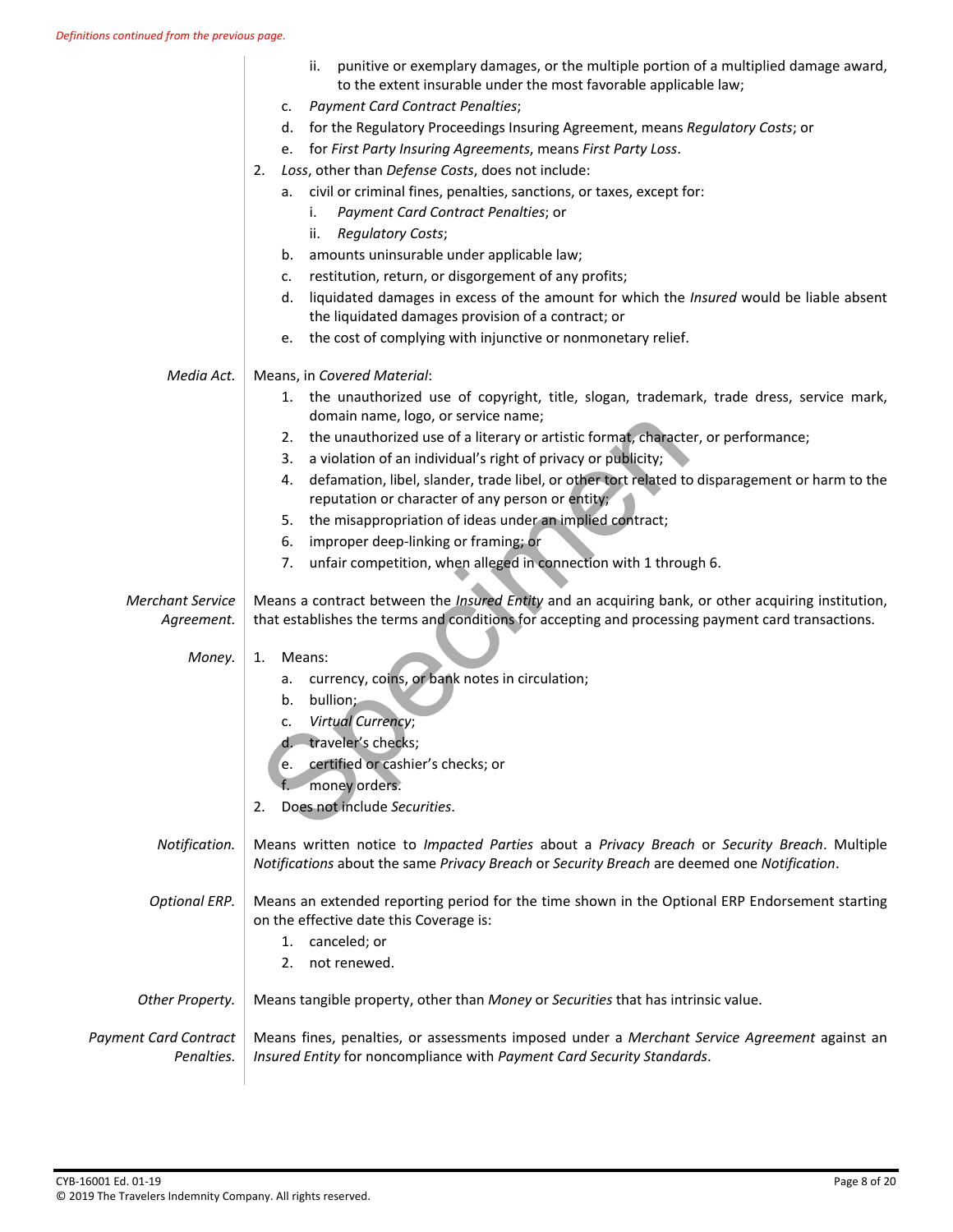#### *Definitions continued from the previous page.*

| <b>Payment Card Security</b><br>Standards. | Means the Payment Card Industry Data Security Standard (PCI-DSS), or similar standard, to which the<br>Insured Entity has agreed in a Merchant Service Agreement.                                                                                                                                                                                                                                                                                                                                                                                                                                                                                                                                                                                                                                                                                                       |
|--------------------------------------------|-------------------------------------------------------------------------------------------------------------------------------------------------------------------------------------------------------------------------------------------------------------------------------------------------------------------------------------------------------------------------------------------------------------------------------------------------------------------------------------------------------------------------------------------------------------------------------------------------------------------------------------------------------------------------------------------------------------------------------------------------------------------------------------------------------------------------------------------------------------------------|
| Period Of Indemnity.                       | Means the Period Of Indemnity shown in the CyberRisk Declarations. It begins on the earlier of the<br>date of the first:<br>1. Notification; or<br>2. Adverse Media Report,<br>whichever is earlier.                                                                                                                                                                                                                                                                                                                                                                                                                                                                                                                                                                                                                                                                    |
| Period Of Restoration.                     | Means the period of time that begins after the Wait Period ends, and ends on the earlier of:<br>the expiration of the Period Of Restoration shown in the CyberRisk Declarations; or<br>1.<br>when the Insured Entity's business operations have been restored for a consecutive 24-hour<br>2.<br>period to the level of operation that existed immediately before the First Party Event.                                                                                                                                                                                                                                                                                                                                                                                                                                                                                |
| Policy Period.                             | Means the Policy Period shown in the Declarations, which is subject to the cancelation of this Policy.                                                                                                                                                                                                                                                                                                                                                                                                                                                                                                                                                                                                                                                                                                                                                                  |
| Pollutant.                                 | Means a solid, liquid, gaseous, or thermal irritant or contaminant, including smoke, vapor, soot,<br>fumes, acids, alkalis, chemicals, and waste. Waste includes materials to be recycled, reconditioned,<br>or reclaimed.                                                                                                                                                                                                                                                                                                                                                                                                                                                                                                                                                                                                                                              |
| Potential Claim.                           | Means conduct or circumstances that could reasonably be expected to give rise to a Claim.                                                                                                                                                                                                                                                                                                                                                                                                                                                                                                                                                                                                                                                                                                                                                                               |
| Privacy And Security Act.                  | Means:<br>the failure to prevent a Privacy Breach;<br>1.<br>the failure to destroy Confidential Information;<br>2.<br>a violation of law, when alleged in connection with 1 or 2;<br>3.<br>the failure to provide Notification required by law;<br>4.<br>the failure to comply with a Privacy Policy;<br>5.<br>the unauthorized, unlawful, or wrongful collection of Confidential Information; or<br>6.<br>the failure to prevent a Security Breach, directly resulting in the:<br>7.<br>alteration or deletion of Confidential Information;<br>а.<br>transmission of a Virus into a computer or network system that is not a Computer<br>b.<br>System;<br>participation in a denial-of-service attack directed against a computer or network<br>system that is not a Computer System; or<br>d. failure to provide an authorized user with access to a Computer System. |
| Privacy Breach.                            | Means the loss or theft of, or unauthorized access to or disclosure of, Confidential Information.                                                                                                                                                                                                                                                                                                                                                                                                                                                                                                                                                                                                                                                                                                                                                                       |
| Privacy Breach Notification<br>Costs.      | Means reasonable costs or fees incurred or paid by an Insured Entity, voluntarily or as required by<br>agreement or law, for:<br>printing and delivering notice to;<br>1.<br>providing credit or identity monitoring for up to 24 months, or longer where required by law,<br>2.<br>to;<br>call center services for;<br>3.<br>the costs to purchase an identity fraud insurance policy to benefit natural persons who are;<br>4.<br>or<br>with the Insurer's prior written consent, other services to mitigate Loss or provide notice to,<br>5.<br>Impacted Parties, if recommended and provided by an Approved Provider.                                                                                                                                                                                                                                               |
| Privacy Policy.                            | Means the Insured Entity's publicly available written policies or procedures regarding Confidential<br>Information.                                                                                                                                                                                                                                                                                                                                                                                                                                                                                                                                                                                                                                                                                                                                                     |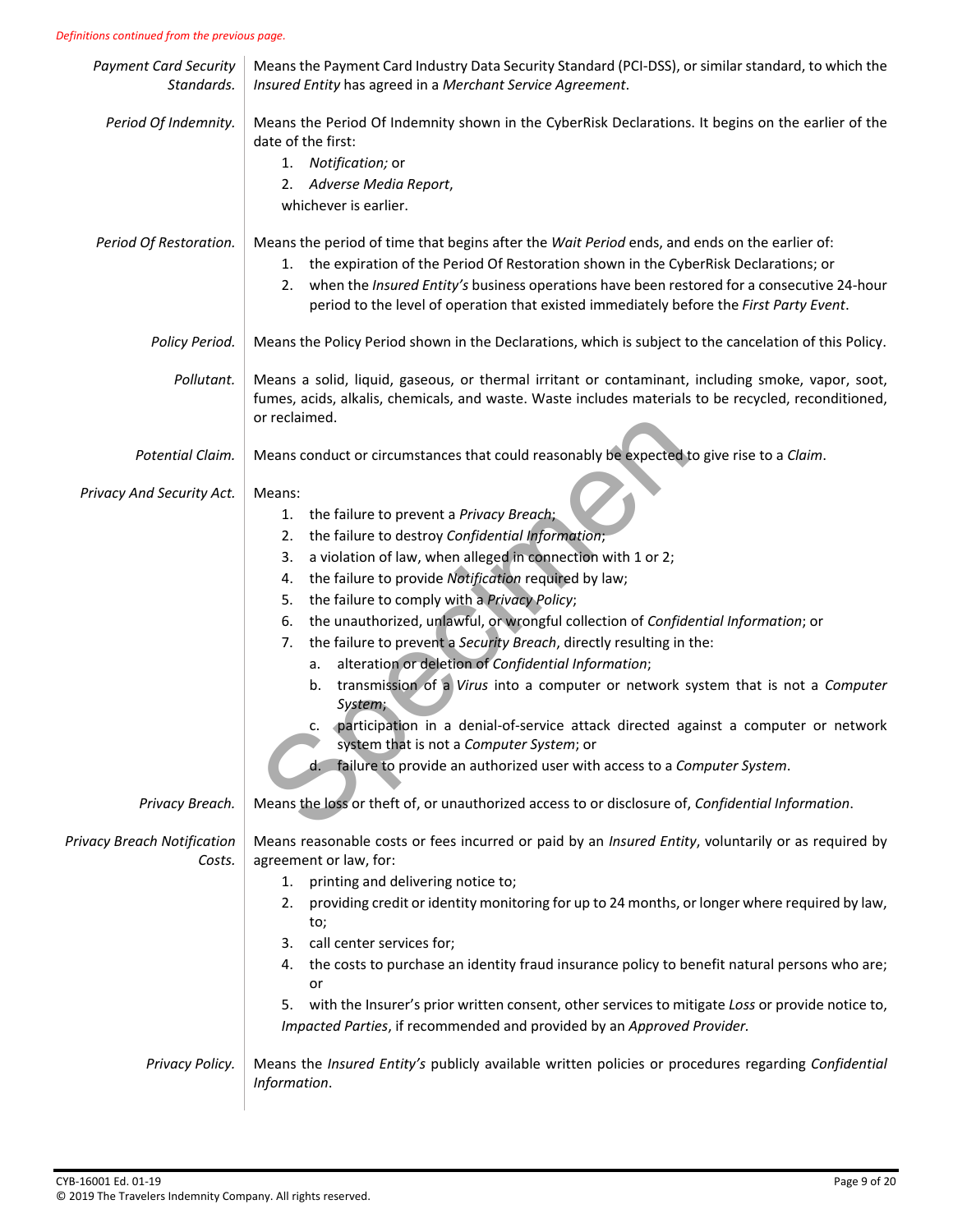| <b>Public Relations Costs.</b> | Means reasonable costs or fees for public relations services recommended and provided by an<br>Approved Provider to mitigate or prevent negative publicity resulting from a Privacy And Security Act<br>or Media Act.                                                                                                                                                                                                                                                                                                                                                                                                                                                                                                                                                                                                                         |
|--------------------------------|-----------------------------------------------------------------------------------------------------------------------------------------------------------------------------------------------------------------------------------------------------------------------------------------------------------------------------------------------------------------------------------------------------------------------------------------------------------------------------------------------------------------------------------------------------------------------------------------------------------------------------------------------------------------------------------------------------------------------------------------------------------------------------------------------------------------------------------------------|
| Ransom.                        | Means:<br>1.<br>Money;<br>а.<br>Securities; or<br>b.<br>the fair market value of property or services,<br>$C_{\bullet}$<br>paid or surrendered by, or on behalf of, the Insured, in direct response to a Cyber Extortion<br>Threat.<br>Will be valued as of the date paid or surrendered.<br>2.                                                                                                                                                                                                                                                                                                                                                                                                                                                                                                                                               |
| <b>Regulatory Costs.</b>       | Means:<br>civil money fines;<br>1.<br>civil penalties; or<br>2.<br>amounts deposited in a consumer redress fund,<br>3.<br>imposed in a Regulatory Proceeding, to the extent insurable under the most favorable applicable<br>law.                                                                                                                                                                                                                                                                                                                                                                                                                                                                                                                                                                                                             |
| Regulatory Proceeding.         | Means an administrative or regulatory proceeding, or a civil investigative demand, brought by a<br>domestic or foreign governmental entity.                                                                                                                                                                                                                                                                                                                                                                                                                                                                                                                                                                                                                                                                                                   |
| Reputation Harm.               | Means damage to the Insured Entity's reputation incurred during the Period Of Indemnity that results<br>in Income Loss, other than the value of:<br>1. coupons;<br>price discounts;<br>2.<br>prizes;<br>3.<br>awards; or<br>4.<br>consideration given by the Insured in excess of the contracted or expected amount.<br>5.                                                                                                                                                                                                                                                                                                                                                                                                                                                                                                                    |
| <b>Restoration Costs.</b>      | Means the reasonable amounts incurred or paid by the Insured, with the Insurer's prior written<br>1.<br>consent:<br>to restore or recover damaged or destroyed computer programs, software, or electronic<br>а.<br>data stored within a Computer System, to its condition immediately before a Security Breach;<br>or<br>to determine that such computer programs, software, or electronic data cannot reasonably<br>b.<br>be restored or recovered.<br>Does not include:<br>2.<br>costs to recover or replace computer programs, software, or electronic data that the Insured<br>а.<br>did not have a license to use;<br>costs to design, update, or improve the operation of computer programs or software;<br>b.<br>costs to recreate work product, research, or analysis; or<br>c.<br>wages, benefits, or overhead of the Insured.<br>d. |
| Run-Off Period.                | Means the period starting on the date of the Change Of Control to the end of the Policy Period.                                                                                                                                                                                                                                                                                                                                                                                                                                                                                                                                                                                                                                                                                                                                               |
| Securities.                    | Means written agreements representing Money or property, other than Virtual Currency.                                                                                                                                                                                                                                                                                                                                                                                                                                                                                                                                                                                                                                                                                                                                                         |
| Security Breach.               | Means:<br>the unauthorized access to;<br>1.<br>the use of authorized access to cause intentional harm to;<br>2.<br>a denial-of-service attack against; or<br>3.<br>the introduction of a Virus into,<br>4.<br>a Computer System.                                                                                                                                                                                                                                                                                                                                                                                                                                                                                                                                                                                                              |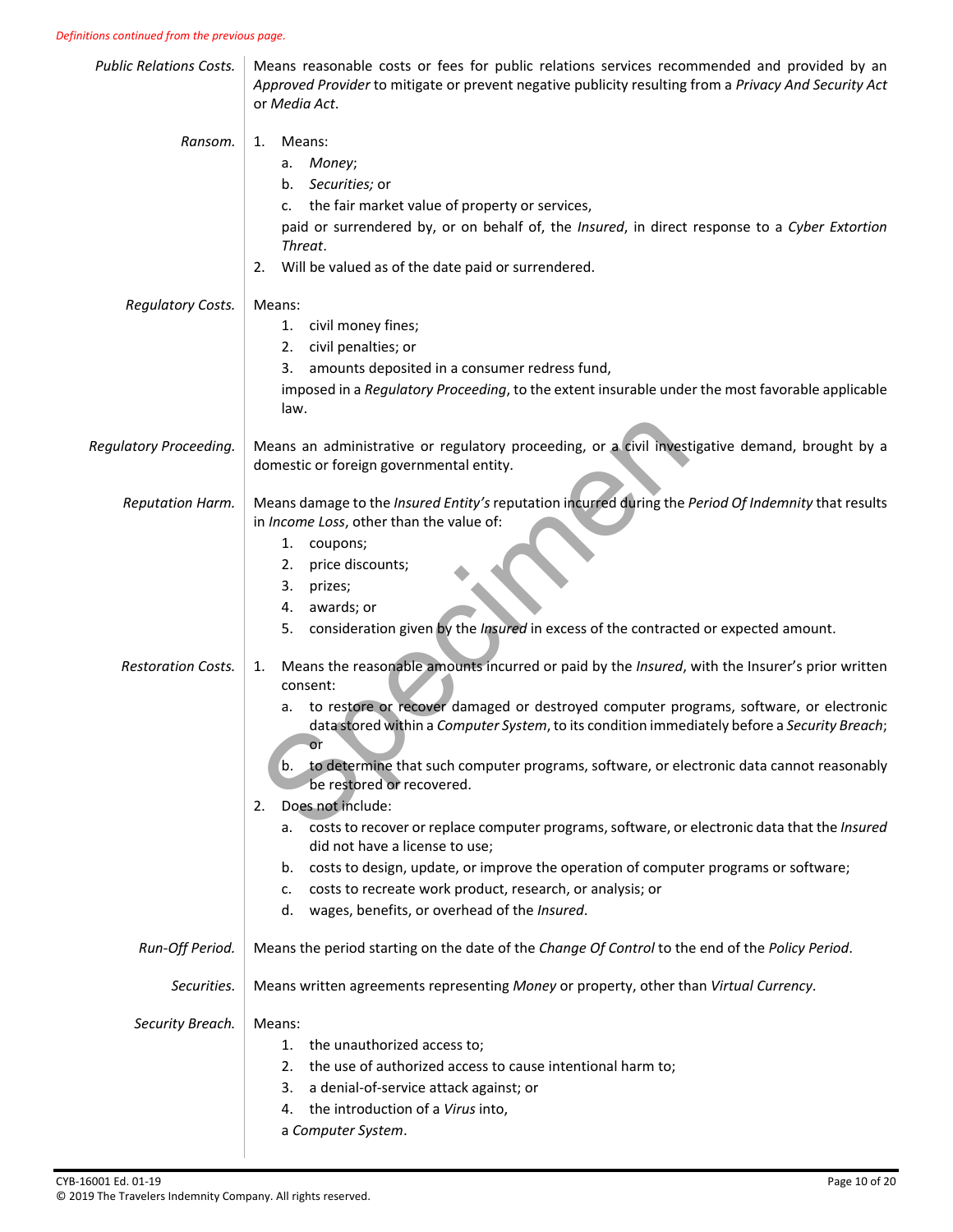| Means intentionally misleading an Employee, by providing an instruction that:                                                                                                                                                                                                                                                        |
|--------------------------------------------------------------------------------------------------------------------------------------------------------------------------------------------------------------------------------------------------------------------------------------------------------------------------------------|
| is not made by an Insured;<br>1.                                                                                                                                                                                                                                                                                                     |
| is purportedly from a Vendor, Client, or Employee;<br>2.                                                                                                                                                                                                                                                                             |
| directs the Employee to transfer, pay, or deliver Money or Securities;<br>3.                                                                                                                                                                                                                                                         |
| contains a misrepresentation of material fact; and<br>4.                                                                                                                                                                                                                                                                             |
| is relied upon by the <i>Employee</i> , believing the material fact to be true.<br>5.                                                                                                                                                                                                                                                |
| Means:                                                                                                                                                                                                                                                                                                                               |
| an entity while the Named Insured owns more than 50% of the outstanding securities or<br>1.<br>voting rights representing the right to select the entity's board of directors, or functional<br>equivalent;                                                                                                                          |
| 2. a nonprofit entity while the Named Insured exercises management control over such entity;<br>or                                                                                                                                                                                                                                   |
| an entity while the Named Insured owns exactly 50%, as a joint venture, and while an Insured<br>3.<br>Entity controls the entity's management and operations under a written agreement.                                                                                                                                              |
| Means an accidental, unintentional, and unplanned total or partial interruption of a Computer<br>System, not caused by:                                                                                                                                                                                                              |
| 1. a Security Breach; or                                                                                                                                                                                                                                                                                                             |
| 2. a total or partial interruption of a third party computer system or network.                                                                                                                                                                                                                                                      |
| Means amounts charged to the Insured Entity by its telephone service provider.                                                                                                                                                                                                                                                       |
| Means the unauthorized access to, or use of, the <i>Insured Entity's</i> telephone system by a person or<br>entity other than an Insured Person.                                                                                                                                                                                     |
| Means a person or entity that provides goods or services to the Insured Entity under an agreement.                                                                                                                                                                                                                                   |
| Means a publicly available digital or electronic medium of exchange used and accepted as a<br>1.<br>means of payment.<br>Does not include:<br>2.<br>coupons;<br>а.<br>discounts;<br>b.<br>gift cards;<br>c.<br>rebates;<br>reward points; or<br>e.<br>similar mediums of exchange.                                                   |
|                                                                                                                                                                                                                                                                                                                                      |
| Means malicious code that could destroy, or change the integrity or performance of, electronic data,<br>software, or operating systems.                                                                                                                                                                                              |
| Means the Wait Period shown in the CyberRisk Declarations. It begins when a total or partial<br>interruption to an Insured Entity's business operations is caused by a First Party Event. A separate<br>Wait Period applies to each unrelated First Party Event.                                                                     |
| Means any:<br>1.<br>a. Media Act; or<br>b. Privacy And Security Act.<br>All Wrongful Acts that share a common:<br>2.<br>a. nexus;<br>b. set of facts;<br>circumstance;<br>c.<br>d. situation;<br>e. event; or<br>decision,<br>f.<br>are deemed a single Wrongful Act that occurred at the time the first such Wrongful Act occurred. |
|                                                                                                                                                                                                                                                                                                                                      |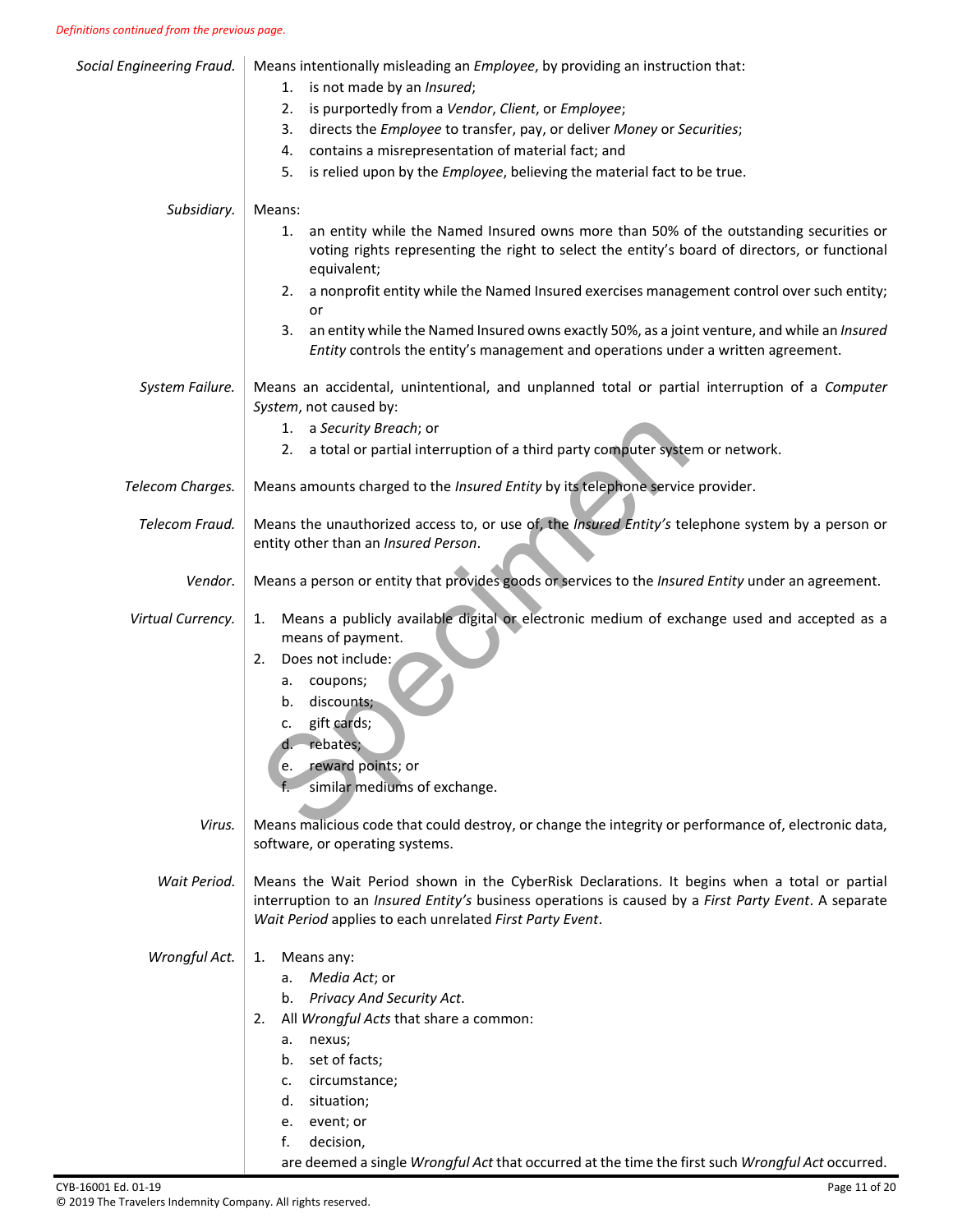| <b>Assumed Liability.</b> | The Insurer will not pay Loss based upon or arising out of liability assumed by an Insured.<br>1.                                                                                        |
|---------------------------|------------------------------------------------------------------------------------------------------------------------------------------------------------------------------------------|
|                           | This does not apply:<br>2.                                                                                                                                                               |
|                           | when the <i>Insured</i> would have been liable in the absence of such assumption of liability;<br>а.                                                                                     |
|                           | to a Claim for Payment Card Contract Penalties; or<br>b.                                                                                                                                 |
|                           | to any privacy or confidentiality obligation that the <i>Insured</i> has agreed to under a Privacy<br>c.<br>Policy or nondisclosure agreement.                                           |
| <b>Bodily Injury.</b>     | The Insurer will not pay Loss for:<br>1.                                                                                                                                                 |
|                           | bodily injury;<br>а.                                                                                                                                                                     |
|                           | sickness;<br>b.                                                                                                                                                                          |
|                           | disease;<br>c.                                                                                                                                                                           |
|                           | death; or<br>d.                                                                                                                                                                          |
|                           | loss of consortium.<br>e.                                                                                                                                                                |
|                           | This does not apply to:<br>2.<br>emotional distress;                                                                                                                                     |
|                           | а.<br>mental anguish;<br>b.                                                                                                                                                              |
|                           | humiliation; or<br>c.                                                                                                                                                                    |
|                           | loss of reputation.<br>d.                                                                                                                                                                |
| Conduct.                  | The Insurer will not pay Loss based upon or arising out of an Insured's:<br>1.                                                                                                           |
|                           | intentionally dishonest or fraudulent act or omission; or<br>а.                                                                                                                          |
|                           | b. willful violation of law or regulation.                                                                                                                                               |
|                           | This does not apply to:<br>2.                                                                                                                                                            |
|                           | Defense Costs; or<br>а.                                                                                                                                                                  |
|                           | b. Loss other than Defense Costs, unless a final nonappealable adjudication in the underlying<br>action establishes such conduct occurred.                                               |
|                           | In applying this exclusion, knowledge or conduct of an <i>Insured</i> will not be imputed to another<br>3.                                                                               |
|                           | Insured, except that knowledge or conduct of an Executive Officer will be imputed to the Insured                                                                                         |
|                           | Entity.                                                                                                                                                                                  |
| <b>Cyber Crime.</b>       | The Cyber Crime Insuring Agreements do not apply to:                                                                                                                                     |
|                           | indirect or consequential loss;<br>$1-$                                                                                                                                                  |
|                           | potential income, including interest and dividends, not realized by an Insured or Client;<br>2.                                                                                          |
|                           | loss of confidential information;<br>3.<br>loss of intellectual property;                                                                                                                |
|                           | 4.<br>loss resulting from the use or purported use of credit, debit, charge, access, convenience,<br>5.                                                                                  |
|                           | identification, or other cards;                                                                                                                                                          |
|                           | loss resulting from a fraudulent instruction, if the sender or anyone acting in collusion with<br>6.                                                                                     |
|                           | the sender, ever had authorized access to the Insured's password, PIN, or other security code;                                                                                           |
|                           | amounts the Insured incurs without a legal obligation to do so;<br>7.                                                                                                                    |
|                           | loss resulting from forged, altered, or fraudulent negotiable instruments, securities,<br>8.<br>documents, or instructions used as source documentation to enter electronic data or send |
|                           | instructions, provided this does not apply to the Social Engineering Fraud Insuring Agreement;                                                                                           |
|                           | loss resulting from the failure of any party to perform under any contract; or<br>9.                                                                                                     |
|                           | 10. loss due to any nonpayment of, or default upon, any loan, extension of credit, or similar                                                                                            |
|                           | promise to pay.                                                                                                                                                                          |
| <b>Government Action.</b> | The Insurer will not pay Loss based upon or arising out of:                                                                                                                              |
|                           | seizure;<br>1.                                                                                                                                                                           |
|                           | confiscation;<br>2.                                                                                                                                                                      |
|                           | nationalization;<br>3.                                                                                                                                                                   |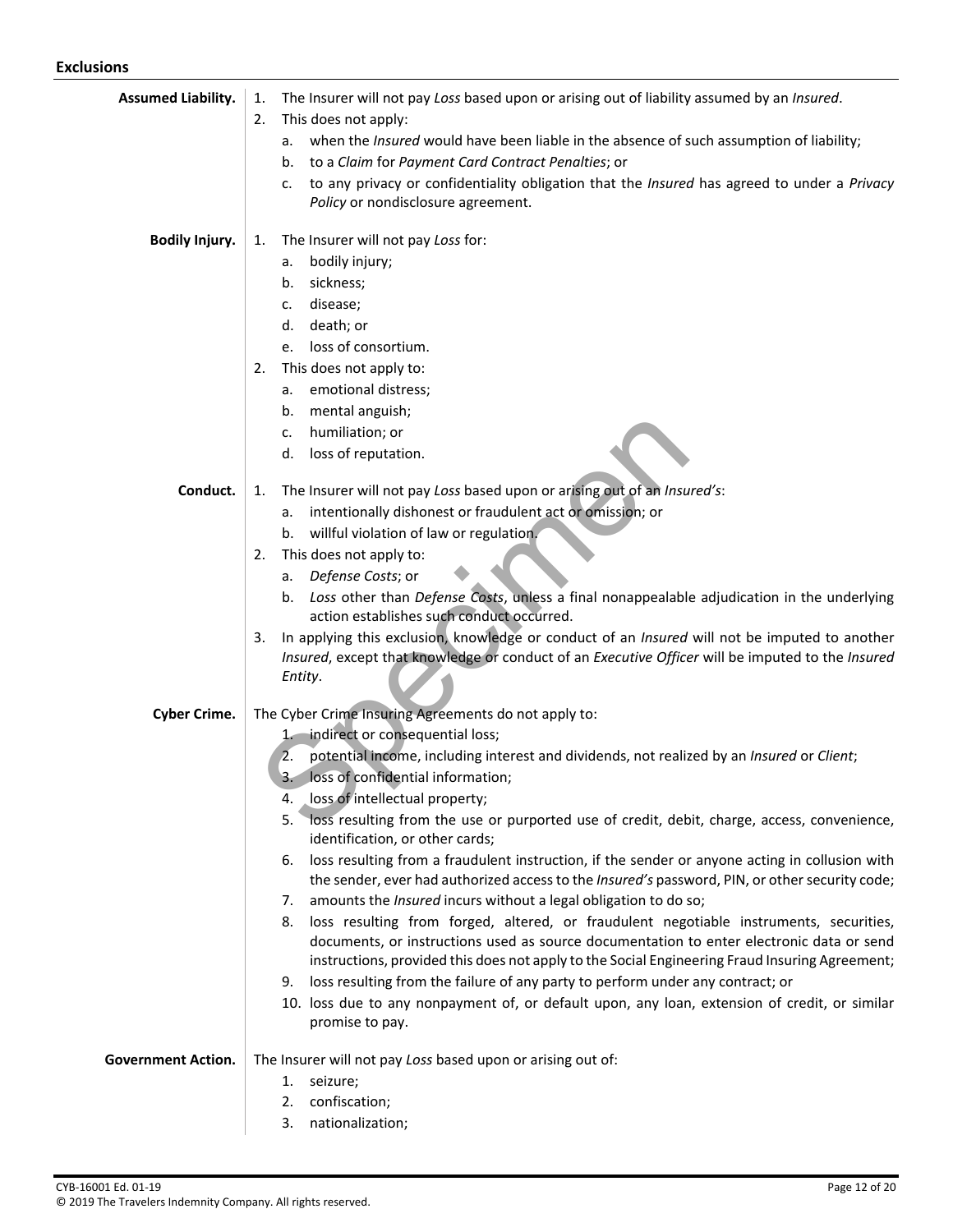|                                 | requisition; or<br>4.                                                                                                                                                                                     |
|---------------------------------|-----------------------------------------------------------------------------------------------------------------------------------------------------------------------------------------------------------|
|                                 | destruction of property,<br>5.                                                                                                                                                                            |
|                                 | by or under the order of domestic or foreign government authority.                                                                                                                                        |
| Infrastructure.                 | The Insurer will not pay Loss based upon or arising out of a total or partial interruption or failure of<br>any:                                                                                          |
|                                 | satellite;<br>1.                                                                                                                                                                                          |
|                                 | electrical or mechanical system;<br>2.                                                                                                                                                                    |
|                                 | electric, gas, water, or other utility;<br>3.                                                                                                                                                             |
|                                 | cable, telecommunications, or Internet service provider; or<br>4.                                                                                                                                         |
|                                 | other infrastructure,<br>5.                                                                                                                                                                               |
|                                 | except when such is under the Insured's control.                                                                                                                                                          |
| Insured vs. Insured.            | The Insurer will not pay Loss for a Claim brought by or on behalf of:<br>1.                                                                                                                               |
|                                 | an Insured; or<br>а.                                                                                                                                                                                      |
|                                 | an entity that, at the time the Wrongful Act occurs, or the date the Claim is made:<br>b.                                                                                                                 |
|                                 | is owned, operated, or controlled by any Insured; or<br>i.                                                                                                                                                |
|                                 | owns, operates, or controls any Insured.<br>ii.                                                                                                                                                           |
|                                 | This does not apply to a Claim:<br>2.                                                                                                                                                                     |
|                                 | by an Insured Person for contribution or indemnity, if resulting from another covered Claim;<br>a.                                                                                                        |
|                                 | or<br>by or on behalf of an Insured Person or Additional Insured who did not commit or participate                                                                                                        |
|                                 | b.<br>in the Wrongful Act.                                                                                                                                                                                |
| <b>Intellectual Property.</b>   | The Insurer will not pay Loss based upon or arising out of an Insured's misappropriation, infringement,<br>or violation of:                                                                               |
|                                 | copyrighted software;<br>1.                                                                                                                                                                               |
|                                 | patent rights or laws; or<br>2.                                                                                                                                                                           |
|                                 | trade secret rights or laws.<br>3.                                                                                                                                                                        |
| Labor Disputes.                 | The Insurer will not pay Loss under the Business Loss Insuring Agreements based upon or arising out<br>of labor disputes.                                                                                 |
| <b>Licensing And Royalties.</b> | The Insurer will not pay Loss based upon or arising out of an obligation to pay licensing fees or royalties.                                                                                              |
| <b>Ownership Rights.</b>        | The Insurer will not pay Loss based upon a Claim by, or on behalf of, an independent contractor, joint<br>venturer, or venture partner arising out of disputes over ownership rights in Covered Material. |
| <b>Physical Peril.</b>          | The Insurer will not pay Loss based upon or arising out of:                                                                                                                                               |
|                                 | fire, smoke, or explosion;<br>1.                                                                                                                                                                          |
|                                 | lightning, wind, rain, or hail;<br>2.                                                                                                                                                                     |
|                                 | surface water, waves, flood, or overflow of any body of water;<br>3.                                                                                                                                      |
|                                 | earthquake, earth movement, or earth sinking;<br>4.                                                                                                                                                       |
|                                 | mudslide, landslide, erosion, or volcanic eruption;<br>5.                                                                                                                                                 |
|                                 | 6.<br>collapse, wear and tear, rust, corrosion, or deterioration;                                                                                                                                         |
|                                 | magnetic or electromagnetic fields;<br>7.                                                                                                                                                                 |
|                                 | 8.<br>extremes of temperature or humidity; or                                                                                                                                                             |
|                                 | 9.<br>any similar physical event or peril.                                                                                                                                                                |
| Pollution.                      | The Insurer will not pay Loss based upon or arising out of:                                                                                                                                               |
|                                 | the actual, alleged, or threatened discharge, dispersal, seepage, migration, release, or escape<br>1.                                                                                                     |
|                                 | of a Pollutant; or                                                                                                                                                                                        |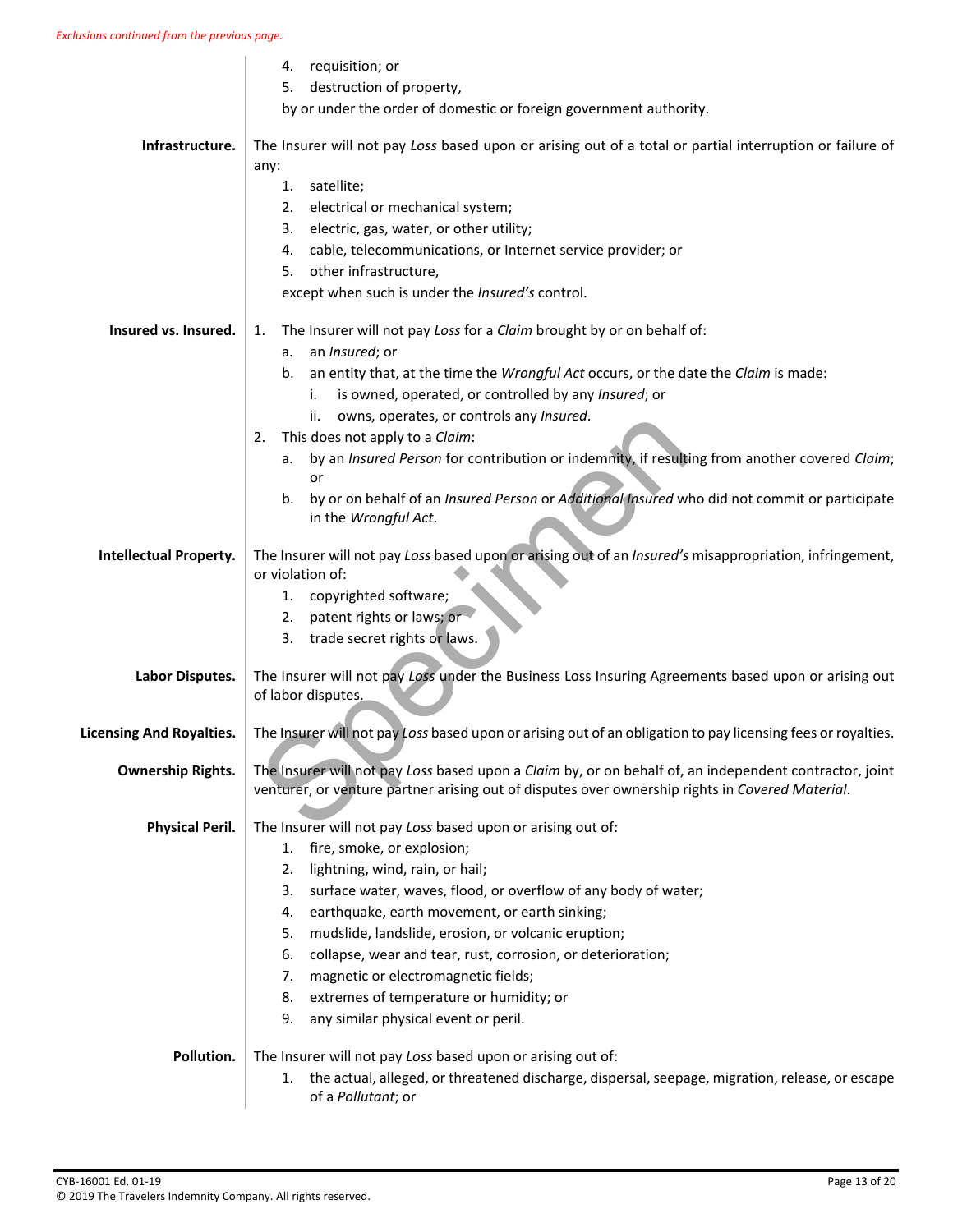|                                              | 2. a request, demand, order, or statutory, or regulatory requirement that an Insured or others<br>test for, monitor, clean up, remove, contain, treat, detoxify, or neutralize, or in any way<br>respond to, or assess, the effects of, a Pollutant; or                                                                                                                                                                                                                                                                                                                   |
|----------------------------------------------|---------------------------------------------------------------------------------------------------------------------------------------------------------------------------------------------------------------------------------------------------------------------------------------------------------------------------------------------------------------------------------------------------------------------------------------------------------------------------------------------------------------------------------------------------------------------------|
|                                              | testing for, monitoring, cleaning up, removing, containing, treating, detoxifying, or<br>3.<br>neutralizing, or in any way responding to, or assessing the effects of, a Pollutant.                                                                                                                                                                                                                                                                                                                                                                                       |
| <b>Prior Acts.</b>                           | The Insurer will not pay Loss based upon or arising out of a Wrongful Act that occurs prior to the Retro<br>Date shown in the CyberRisk Declarations.                                                                                                                                                                                                                                                                                                                                                                                                                     |
| <b>Prior Matters.</b>                        | The Insurer will not pay Loss based upon or arising out of any fact, circumstance, situation, event, or<br>Wrongful Act:                                                                                                                                                                                                                                                                                                                                                                                                                                                  |
|                                              | 1. that is, or reasonably would be regarded as, the basis for a Claim under the Liability Insuring<br>Agreements about which any Executive Officer had knowledge prior to the Knowledge Date<br>shown in the CyberRisk Declarations;                                                                                                                                                                                                                                                                                                                                      |
|                                              | 2. that, prior to the Inception date shown in the Declarations, was the subject of any notice of<br>claim, or circumstance, given by or on behalf of any Insured and accepted under any policy of<br>insurance that this Coverage directly renews, replaces, or succeeds in time; or                                                                                                                                                                                                                                                                                      |
|                                              | previously alleged in a civil, criminal, administrative, or regulatory proceeding against any<br>3.<br>Insured prior to the P&P Date shown in the CyberRisk Declarations.                                                                                                                                                                                                                                                                                                                                                                                                 |
| <b>Property Damage.</b>                      | The Insurer will not pay Loss under the Liability or Breach Response Insuring Agreements for the:<br>1.<br>a. damage to;<br>destruction of;<br>b.<br>loss of; or<br>c.<br>d. loss of use of,<br>any tangible property.<br>The Insurer will not pay Loss under the Cyber Crime or Business Loss Insuring Agreements based<br>2.<br>upon or arising out of the:<br>a. damage to;<br>destruction of;<br>b.<br>loss of; or<br>c.<br>loss of use of,<br>d.<br>any tangible property, other than loss of Other Property covered under the Computer Fraud<br>Insuring Agreement. |
| <b>Securities Laws.</b>                      | The Insurer will not pay Loss based upon or arising out of:<br>a violation of a securities law or regulation; or<br>2. except under the Cyber Crime Insuring Agreements:<br>a. the ownership of;<br>the sale or purchase of; or<br>b.<br>the offer to sell or purchase,<br>c.<br>stock or other securities.                                                                                                                                                                                                                                                               |
| <b>Unlawful Collection.</b>                  | The Insurer will not pay Loss based upon or arising out of a collection of Confidential Information<br>1.<br>in violation of law.                                                                                                                                                                                                                                                                                                                                                                                                                                         |
| <b>Unsolicited</b><br><b>Communications.</b> | This does not apply to Defense Costs.<br>2.<br>1.<br>The Insurer will not pay Loss based upon or arising out of a violation of a law that restricts or<br>prohibits unsolicited communications.<br>This does not apply to a Security Breach under the Breach Response Insuring Agreements.<br>2.                                                                                                                                                                                                                                                                          |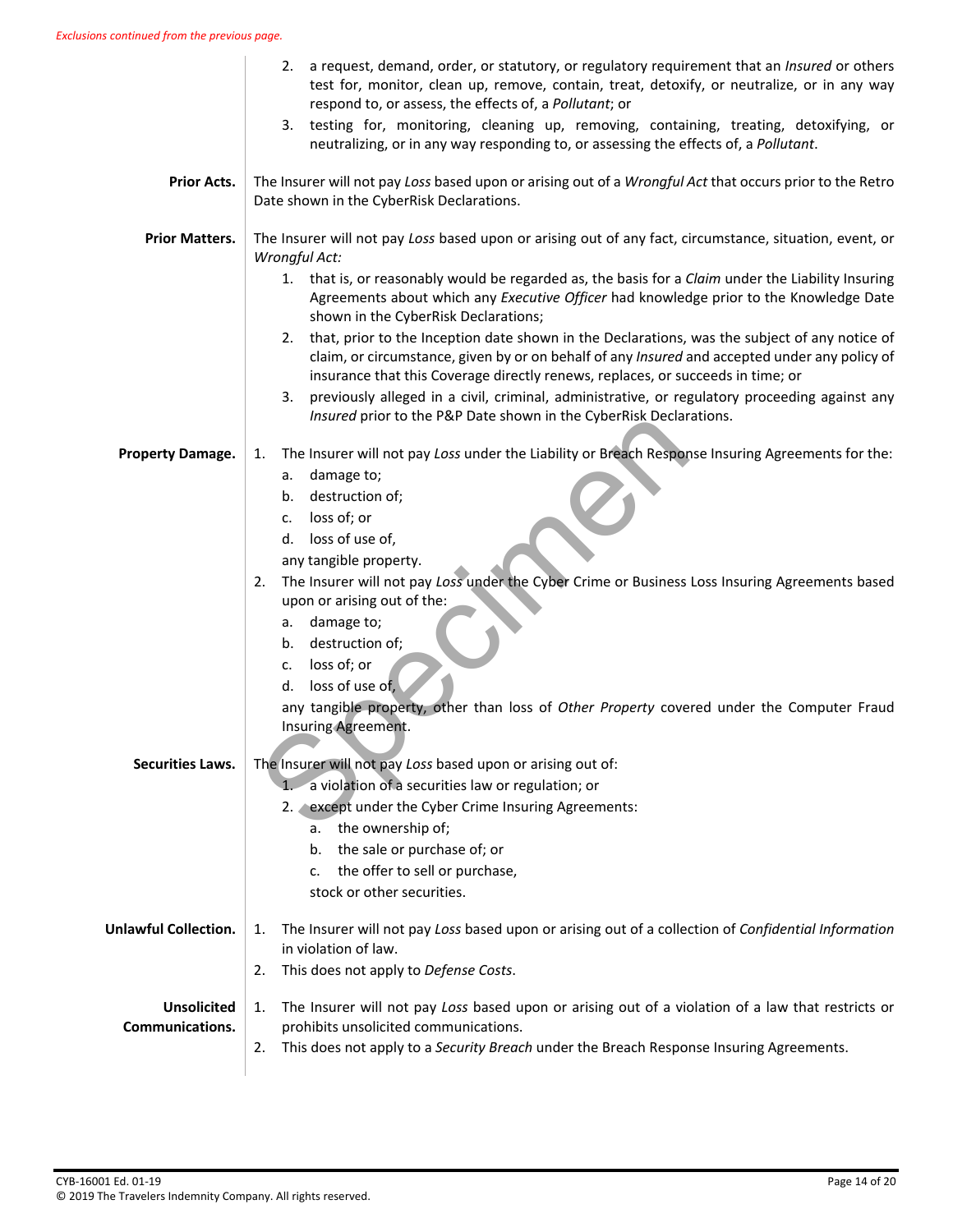**War.** | 1. The Insurer will not pay Loss based upon or arising out of:

- a. war, including undeclared or civil war;
- b. warlike action by a military force, including action in hindering or defending against an actual or expected attack, by any government, sovereign, or other authority using military personnel or other agents; or
- c. insurrection, rebellion, revolution, usurped power, or action taken by governmental authority in hindering or defending against any of these.
- 2. This does not apply to an actual or threatened attack against a *Computer System* with intent to cause harm, or further social, ideological, religious, political, or similar objectives, except when in support of 1a through 1c.

### **Limits And Retentions**

| Limits Of Insurance. | The most the Insurer will pay for all Loss is the CyberRisk Aggregate Limit shown in the CyberRisk<br>1.<br>Declarations.                                                                                                                                                                                           |
|----------------------|---------------------------------------------------------------------------------------------------------------------------------------------------------------------------------------------------------------------------------------------------------------------------------------------------------------------|
|                      | The most the Insurer will pay for all Loss under an Insuring Agreement is the applicable Limit for<br>2.<br>such Insuring Agreement shown in the CyberRisk Declarations; but:                                                                                                                                       |
|                      | The most the Insurer will pay for all Payment Card Contract Penalties is the Payment Card<br>а.<br>Costs Limit shown in the CyberRisk Declarations, which is within and will reduce the Privacy<br>and Security Limit.                                                                                              |
|                      | The most the Insurer will pay for all Business Interruption Loss that results from a System<br>b.<br>Failure is the System Failure Limit shown in the CyberRisk Declarations, which is within and<br>will reduce the Business Interruption Limit.                                                                   |
|                      | Payment of Loss under the Dependent Business Interruption Insuring Agreement and<br>c.<br>Reputation Harm Insuring Agreement is within and will reduce, the remaining Business<br>Interruption Limit.                                                                                                               |
|                      | The most the Insurer will pay for all Accounting Costs is the Accounting Costs Limit shown in<br>d.<br>the CyberRisk Declarations, which is within and will reduce the Limit for the applicable<br>Business Loss Insuring Agreement.                                                                                |
|                      | If a Betterment Coparticipation percentage is shown in the CyberRisk Declarations, such<br>е.<br>percentage of Betterment Costs will be paid by the Insured. The Insurer will pay the<br>remaining Betterment Costs, up to the Betterment Limit shown in the CyberRisk<br>Declarations.                             |
|                      | The most the Insured will pay for all Loss with respect to an Additional Insured is the limit agreed<br>3.<br>to in the agreement between such Additional Insured and the Insured Entity, or the applicable<br>Limit shown in the CyberRisk Declarations, whichever is less.                                        |
|                      | If the CyberRisk Declarations indicates that a Shared Limit applies, the most the Insurer will pay<br>4.<br>under all Shared Coverages is the Shared Limit shown in the Shared Limit Declarations.                                                                                                                  |
|                      | Once the CyberRisk Aggregate Limit or Shared Limit is exhausted, the premium is fully earned,<br>5.<br>and all obligations of the Insurer, including any duty to defend, will cease.                                                                                                                                |
| Retention.           | The Insurer will only pay Loss once the applicable Retention shown in the CyberRisk Declarations<br>1.<br>has been paid by the Insured.                                                                                                                                                                             |
|                      | Except for the Betterment Insuring Agreement, if multiple Retentions apply to:<br>2.<br>a. a Claim;<br>b. a First Party Event; or                                                                                                                                                                                   |
|                      | Claims and First Party Events that share a common nexus, set of facts, circumstance,<br>c.<br>situation, event, or decision,                                                                                                                                                                                        |
|                      | the Insured will not pay more than the amount of the largest applicable Retention.                                                                                                                                                                                                                                  |
|                      | The Insured Person is deemed indemnified by the Insured Entity to the extent permitted or<br>3.<br>required by law, written agreement, or the by-laws of the Insured Entity. For the Liability Insuring<br>Agreements, no Retention will apply to an Insured Person if indemnification by the Insured Entity<br>is: |
|                      | not permitted by law; or<br>a.                                                                                                                                                                                                                                                                                      |

b. not possible due to the financial insolvency of such *Insured Entity*.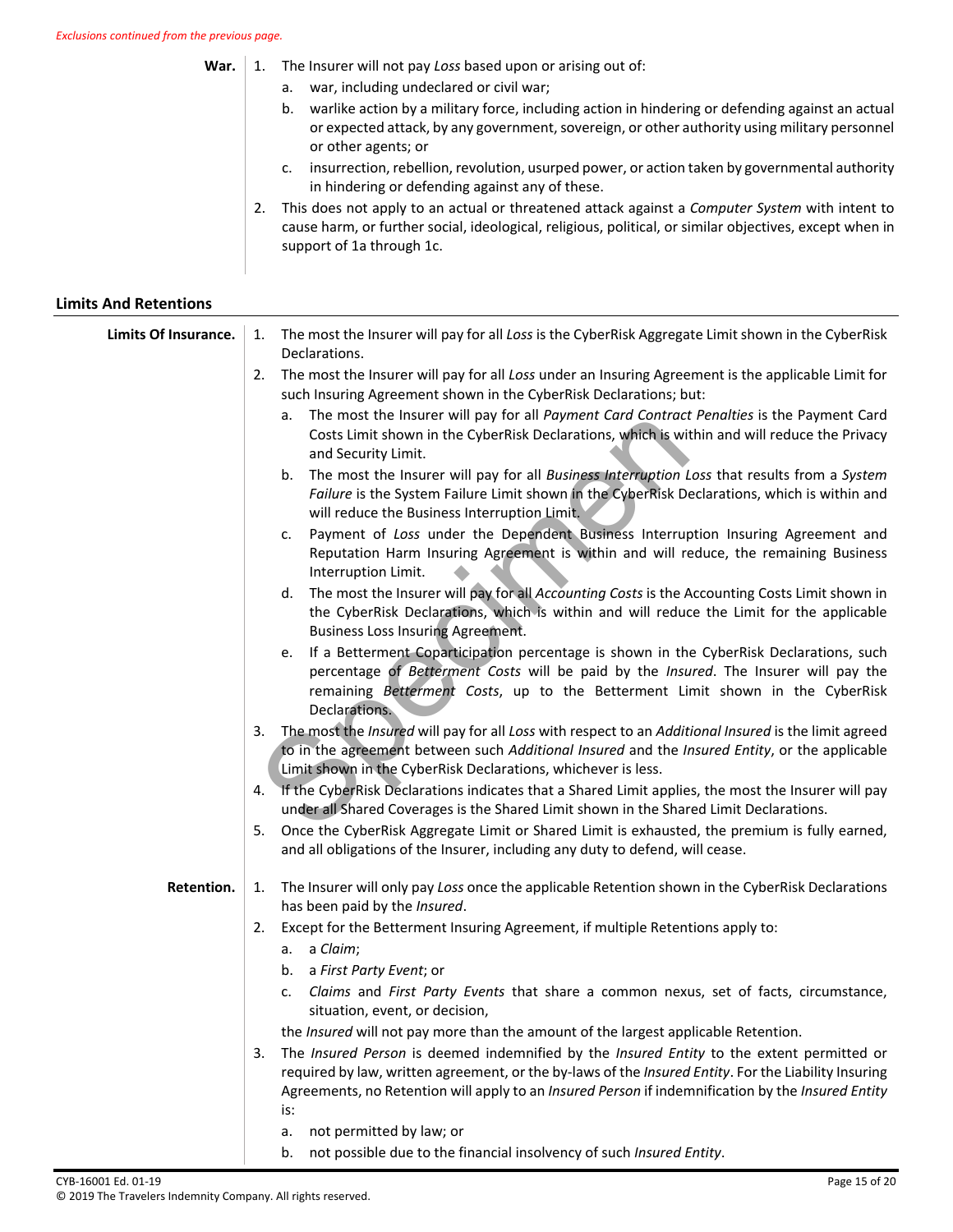4. The Insurer may pay any amount of Retention. In such event, the *Insured* agrees to repay the Insurer such amounts.

### **Other Conditions**

| Allocation.                           | 1. Subject to Other Conditions, Settlement, if an <i>Insured</i> incurs:<br>Loss jointly with others who are not covered for a Claim; or<br>а.<br>Loss covered and loss not covered by this Coverage because a Claim includes both covered<br>b.<br>and uncovered matters,<br>then the <i>Insured</i> and the Insurer will use their best efforts to allocate such amount between<br>covered Loss and uncovered loss based upon the relative legal and financial exposures of the<br>parties to covered and uncovered matters.<br>If the CyberRisk Declarations shows that the Insurer has the duty to defend Claims, all Defense<br>2.<br>Costs will be allocated to covered Loss.                                                        |
|---------------------------------------|--------------------------------------------------------------------------------------------------------------------------------------------------------------------------------------------------------------------------------------------------------------------------------------------------------------------------------------------------------------------------------------------------------------------------------------------------------------------------------------------------------------------------------------------------------------------------------------------------------------------------------------------------------------------------------------------------------------------------------------------|
| <b>Cancelation And</b><br>Nonrenewal. | The Insurer will cancel this Coverage only if premium is not paid when due. If nonpayment occurs,<br>1.<br>the Insurer will give written notice of cancelation to the Named Insured. Unless payment is<br>received in full within 20 days of the Insured's receipt of such notice, this Coverage will be<br>canceled.<br>The Named Insured may cancel any part of this Coverage by giving advanced written notice to<br>2.<br>the Insurer, stating when such cancelation will be effective.<br>If any part of this Coverage is canceled, the Insurer will refund the unearned premium on a pro<br>3.<br>rata basis.<br>The Insurer is not required to renew this Coverage upon its expiration. If the Insurer elects not<br>4.             |
| <b>Change Of Structure.</b>           | to renew, it will provide the Named Insured written notice to that effect at least 60 days before<br>the Expiration date shown in the Declarations.<br>Under the Liability and Breach Response Insuring Agreements, if a Change Of Control occurs<br>1.<br>during the Policy Period, the coverage will continue for the Run-Off Period.                                                                                                                                                                                                                                                                                                                                                                                                    |
|                                       | Coverage during the Run-Off Period is only for Wrongful Acts or First Party Events occurring<br>2.<br>before such Change Of Control.<br>Under the Cyber Crime and Business Loss Insuring Agreements, if an entity ceases to be an<br>3.<br>Insured Entity during the Policy Period, First Party Loss is only covered if:<br>a. such First Party Loss is sustained; and<br>b. the applicable First Party Event is Discovered,<br>prior to the time such entity ceased to be an Insured Entity.<br>The Named Insured may request to extend the time of the Run-Off Period.<br>4. \                                                                                                                                                           |
| Claim Defense.                        | 1. If the CyberRisk Declarations shows that the Insurer has the duty to defend Claims, the Insurer:<br>a. has the right and duty to defend covered Claims, even if groundless or false;<br>has the right to select defense counsel for such Claims; and<br>b.<br>has no duty to defend, or to continue to defend, Claims after the applicable Limit has been<br>c.<br>exhausted.<br>If the CyberRisk Declarations shows that the Insurer does not have the duty to defend Claims:<br>2.<br>the Insured has the duty to defend Claims;<br>а.<br>the Insurer has the right to participate in the selection of defense counsel;<br>b.<br>the Insurer has the right to participate in the investigation, defense, and settlement of such<br>c. |
|                                       | Claims;<br>subject to the applicable Limit, the Insurer will reimburse the Insured for Defense Costs;<br>d.<br>upon written request, the Insurer will advance Defense Costs; and<br>e.<br>advanced Defense Costs will be repaid to the Insurer to the extent that the Insured is not<br>f.<br>entitled to such payment.<br>With respect to a Claim, the Insured will not, without the Insurer's prior written consent:<br>3.                                                                                                                                                                                                                                                                                                               |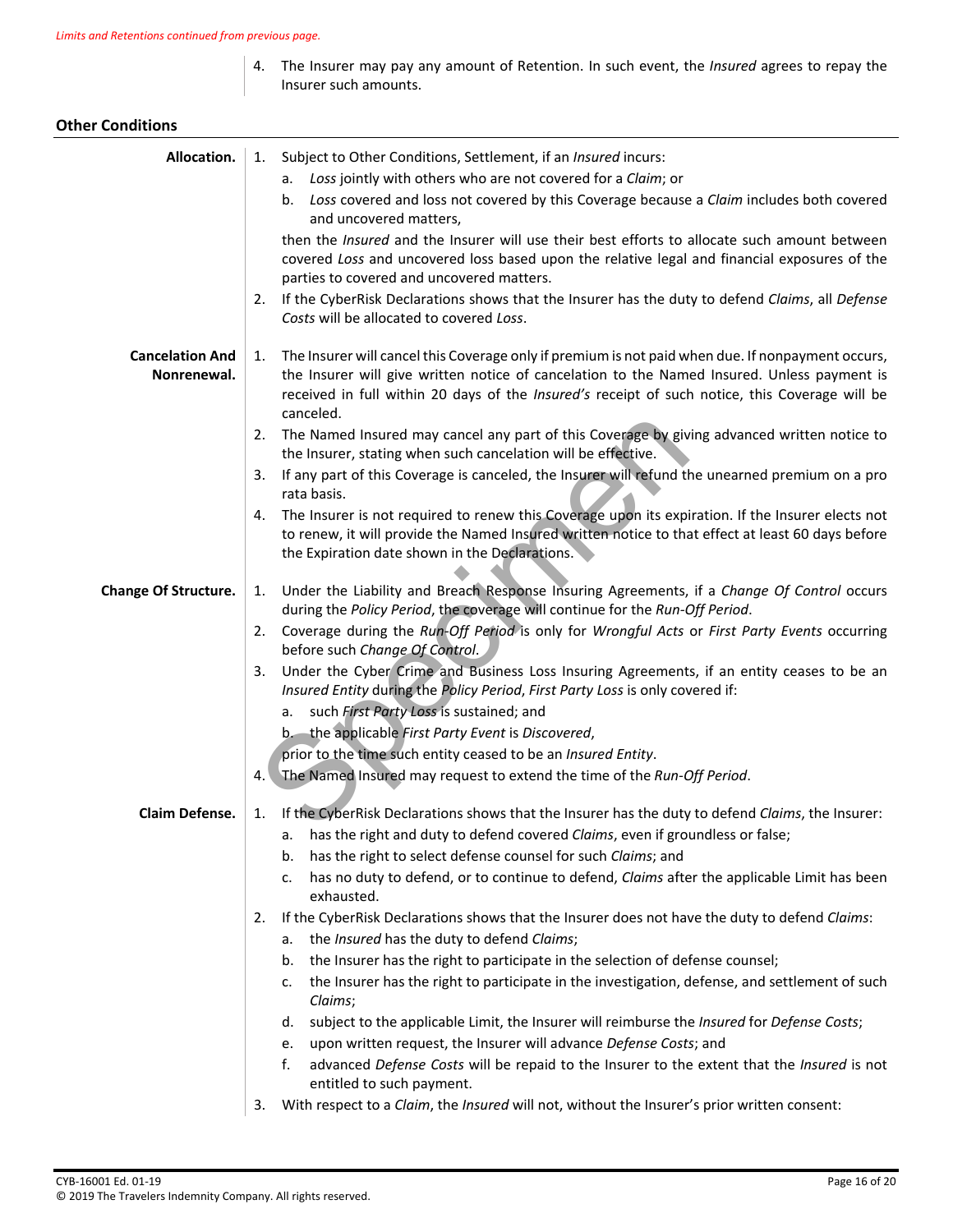|                                                 | make an offer to settle, or settle, a Claim;<br>a.                                                                                                                                                                                                                                                                                                                                                                                                       |
|-------------------------------------------------|----------------------------------------------------------------------------------------------------------------------------------------------------------------------------------------------------------------------------------------------------------------------------------------------------------------------------------------------------------------------------------------------------------------------------------------------------------|
|                                                 | admit liability; or<br>b.<br>except at the Insured's own cost, make a voluntary payment, pay or incur Defense Costs or<br>c.<br>other expense, or assume any obligation.                                                                                                                                                                                                                                                                                 |
| <b>Cyber Crime And Business</b><br>Loss Change. | The Cyber Crime and Business Loss Insuring Agreements will end upon:<br>1. a Change Of Control; or<br>2. the voluntary liquidation or dissolution of the Named Insured.                                                                                                                                                                                                                                                                                  |
| <b>ERP - Automatic.</b>                         | The Automatic ERP applies without additional premium.<br>1.<br>Claims resulting from Wrongful Acts that occur prior to cancelation or nonrenewal can be<br>2.<br>reported to the Insurer during the Automatic ERP. Such Claim is deemed reported on the last day<br>of the Policy Period.                                                                                                                                                                |
|                                                 | The most the Insurer will pay for Loss resulting from Claims reported during the Automatic ERP<br>3.<br>is the remaining portion of the applicable Limit shown in the CyberRisk Declarations as of the<br>effective date of cancelation or nonrenewal.                                                                                                                                                                                                   |
| ERP - Optional.                                 | The Named Insured may elect to purchase an Optional ERP shown in the CyberRisk Declarations<br>1.<br>for any reason other than nonpayment of premium. The Optional ERP will only take effect if:<br>a. the Insurer receives written notice of such election no later than 90 days after cancelation<br>or nonrenewal; and<br>b. the additional premium for the Optional ERP is paid when due.                                                            |
|                                                 | Claims or Potential Claims resulting from Wrongful Acts that occur prior to cancelation or<br>2.<br>nonrenewal can be made and reported to the Insurer during the Optional ERP. Such Claim or<br>Potential Claim is deemed reported on the last day of the Policy Period.                                                                                                                                                                                |
|                                                 | For the Computer And Legal Experts, Privacy Breach Notification, and Public Relations Insuring<br>3.<br>Agreements, First Party Loss that results from a First Party Event occurring prior to cancelation<br>or nonrenewal can be Discovered during the Optional ERP. Such First Party Event is deemed<br>Discovered on the last day of the Policy Period.                                                                                               |
|                                                 | The premium due for the Optional ERP is shown in the CyberRisk Declarations. Such premium is<br>4.<br>fully earned at the start of the Optional ERP.                                                                                                                                                                                                                                                                                                     |
|                                                 | The most the Insurer will pay for Loss resulting from Claims made, or First Party Events<br>5.<br>Discovered, during the Optional ERP is the remaining portion of the applicable Limit shown in the<br>CyberRisk Declarations as of the effective date of cancelation or nonrenewal.                                                                                                                                                                     |
|                                                 | When the Optional ERP applies, it replaces the Automatic ERP.<br>6.                                                                                                                                                                                                                                                                                                                                                                                      |
| <b>Extended Discovery Period.</b>               | For the First Party Insuring Agreements, the Insured has an extended period of time to Discover a First<br>Party Loss arising out of a First Party Event that occurred prior to the effective date of cancelation.<br>Such First Party Event will be deemed Discovered on the last day of the Policy Period. This period<br>begins on the effective date such First Party Insuring Agreement is canceled. It ends on the earlier of:<br>1. $90$ days; or |
|                                                 | 2. the effective date of similar coverage purchased by the Insured, even if such insurance does<br>not provide coverage for loss sustained prior to its effective date.                                                                                                                                                                                                                                                                                  |
| Income Loss Appraisal.                          | If, after submission of the Proof of Loss, the Insurer and Insured do not agree on the amount of Income<br>Loss, each party will select an appraiser. If the appraisers do not agree, they will select an umpire.<br>Each appraiser will submit the amount of Income Loss to the umpire. Agreement by the umpire and<br>at least one of the appraisers as to the amount of Income Loss is binding.<br>Each party will:                                   |
|                                                 | pay its own appraiser, except when covered as Accounting Costs, and<br>1.<br>share the fees and costs of the umpire equally.<br>2.                                                                                                                                                                                                                                                                                                                       |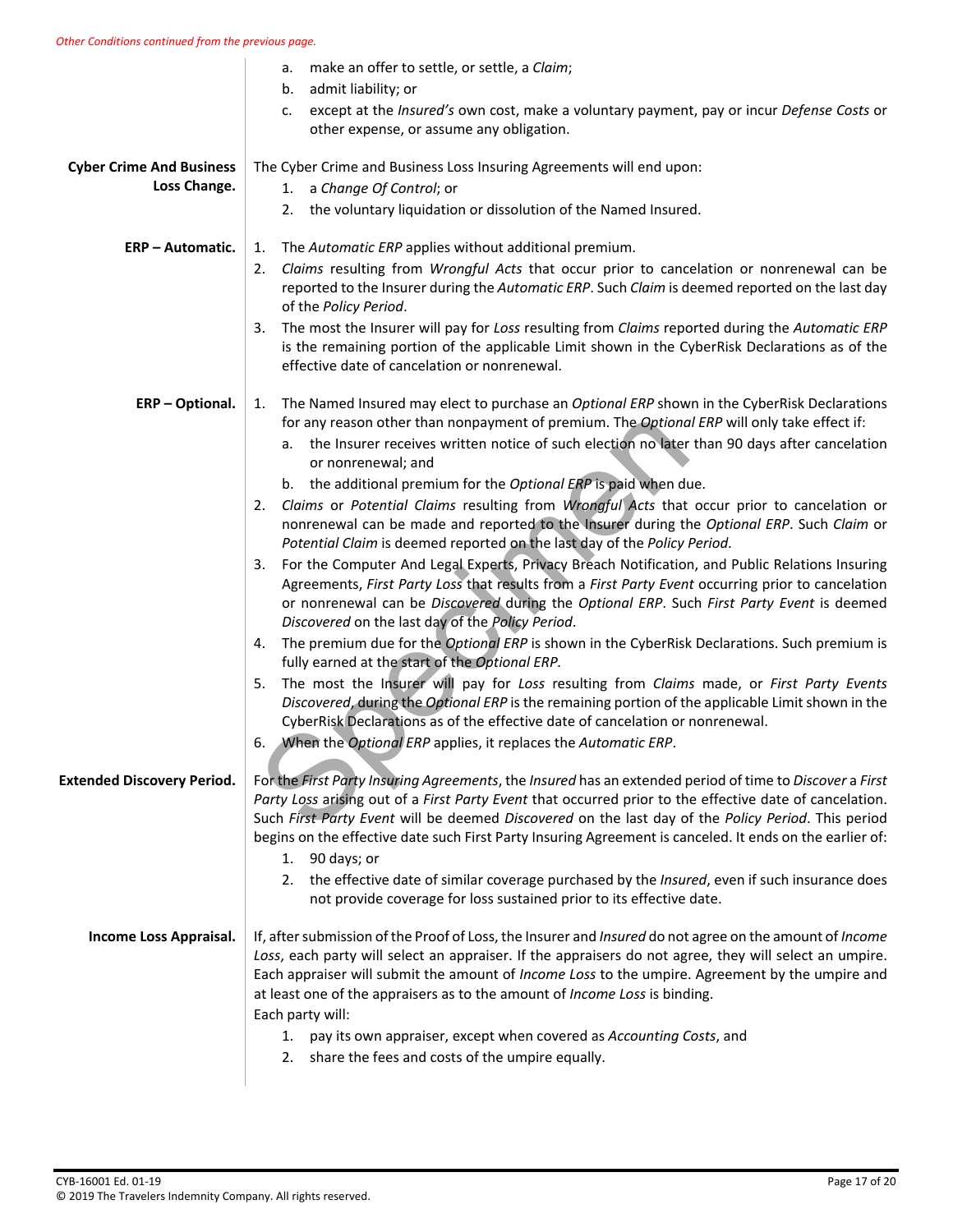#### *Other Conditions continued from the previous page.*

| Notice Of Claim.                    | If an Insured gives the Insurer written notice of a Potential Claim during the Policy Period, or any<br>1.<br>extended reporting period, then a Claim subsequently arising from such Potential Claim will be<br>deemed made on the last day of the Policy Period. Such notice must include a description of the<br>anticipated allegations of Wrongful Acts, potential damages, and the names of potential<br>claimants and Insureds involved.                                       |
|-------------------------------------|--------------------------------------------------------------------------------------------------------------------------------------------------------------------------------------------------------------------------------------------------------------------------------------------------------------------------------------------------------------------------------------------------------------------------------------------------------------------------------------|
|                                     | Once an Executive Officer becomes aware that a Claim has been made, the Insured must give the<br>2.<br>Insurer written notice of such Claim as soon as practicable. If such Claim involves facts that are<br>subject to a court order or law enforcement hold, the Insured must give the Insurer written notice<br>of such Claim as soon as practicable once such order or hold is not in effect. Such notice must<br>include a copy of the Claim or description of its particulars. |
|                                     | All notices under this section must be sent to the Insurer at an address shown in the Declarations.<br>3.                                                                                                                                                                                                                                                                                                                                                                            |
| <b>Notice Of First Party Event.</b> | Upon the Discovery of a First Party Event, the Insured must give the Insurer written notice of the<br>1.<br>particulars of such event, as soon as practicable.                                                                                                                                                                                                                                                                                                                       |
|                                     | If such First Party Event causes First Party Loss under the Cyber Crime or Business Loss Insuring<br>2.<br>Agreements in an amount more than 25% of the applicable Retention, the Insured must:<br>a. give the Insurer a detailed, sworn Proof of Loss within 120 days;                                                                                                                                                                                                              |
|                                     | submit to an examination Under Oath, and give the Insurer a signed statement of the<br>b.<br>Insured's answers; and                                                                                                                                                                                                                                                                                                                                                                  |
|                                     | c. notify law enforcement, if such First Party Event violates law.                                                                                                                                                                                                                                                                                                                                                                                                                   |
|                                     | Demands for payment of First Party Loss must be provided to the Insurer by the Insured Entity.<br>3.                                                                                                                                                                                                                                                                                                                                                                                 |
|                                     | All notices and demands must be sent to the Insurer at an address shown in the Declarations.<br>4.                                                                                                                                                                                                                                                                                                                                                                                   |
| Other Insurance.                    | The Breach Response and Business Loss Insuring Agreements are primary insurance.<br>1.                                                                                                                                                                                                                                                                                                                                                                                               |
|                                     | The Liability and Cyber Crime Insuring Agreements are excess over, and will not contribute with,<br>2.<br>any other valid and collectible insurance available to the Insured. This applies even if such other<br>insurance is stated to be primary, excess, or otherwise, unless such other insurance states by<br>specific reference that it is excess over this Coverage.                                                                                                          |
| <b>Property Covered.</b>            | Coverage under the Cyber Crime Insuring Agreements is limited to property:                                                                                                                                                                                                                                                                                                                                                                                                           |
|                                     |                                                                                                                                                                                                                                                                                                                                                                                                                                                                                      |
|                                     | 1. the <i>Insured Entity</i> :                                                                                                                                                                                                                                                                                                                                                                                                                                                       |
|                                     | a. owns;                                                                                                                                                                                                                                                                                                                                                                                                                                                                             |
|                                     | leases; or<br>b.                                                                                                                                                                                                                                                                                                                                                                                                                                                                     |
|                                     | holds for others; or<br>c.                                                                                                                                                                                                                                                                                                                                                                                                                                                           |
|                                     | for which the <i>Insured Entity</i> is legally liable, except property located inside premises of the<br>Insured Entity's client or such client's financial institution.                                                                                                                                                                                                                                                                                                             |
| <b>Recovery And Subrogation.</b>    | The Insurer has no duty to recover amounts paid under this Coverage.<br>1.                                                                                                                                                                                                                                                                                                                                                                                                           |
|                                     | Amounts recovered from a third party, less costs incurred in obtaining such recovery, will be<br>2.                                                                                                                                                                                                                                                                                                                                                                                  |
|                                     | applied in this order:                                                                                                                                                                                                                                                                                                                                                                                                                                                               |
|                                     | a. to the Insurer for any Retention it paid on behalf of an Insured;                                                                                                                                                                                                                                                                                                                                                                                                                 |
|                                     | to the Insured for Loss the Insurer did not pay because the applicable Limit was exhausted;<br>b.                                                                                                                                                                                                                                                                                                                                                                                    |
|                                     | to the Insurer for Loss it paid;<br>c.<br>d.                                                                                                                                                                                                                                                                                                                                                                                                                                         |
|                                     | to the Insured for any Retention it paid; and then<br>to the <i>Insured</i> for any uncovered loss it paid.<br>е.                                                                                                                                                                                                                                                                                                                                                                    |
|                                     | Recoveries do not include amounts from insurance or reinsurance.<br>3.                                                                                                                                                                                                                                                                                                                                                                                                               |
|                                     | The Insurer is subrogated to, and the Insured must transfer to the Insurer, all of the Insured's<br>4.<br>rights of recovery against any person or organization for Loss the Insurer has paid under this<br>Coverage. The Insured agrees to:                                                                                                                                                                                                                                         |
|                                     | execute and deliver instruments and papers;<br>а.                                                                                                                                                                                                                                                                                                                                                                                                                                    |
|                                     | do everything necessary to secure such rights; and<br>b.                                                                                                                                                                                                                                                                                                                                                                                                                             |
|                                     | will do nothing to impair or prejudice those rights.<br>c.<br>Subrogation will not apply if the Insured, prior to the date of a Wrongful Act or a First Party Event,<br>5.                                                                                                                                                                                                                                                                                                           |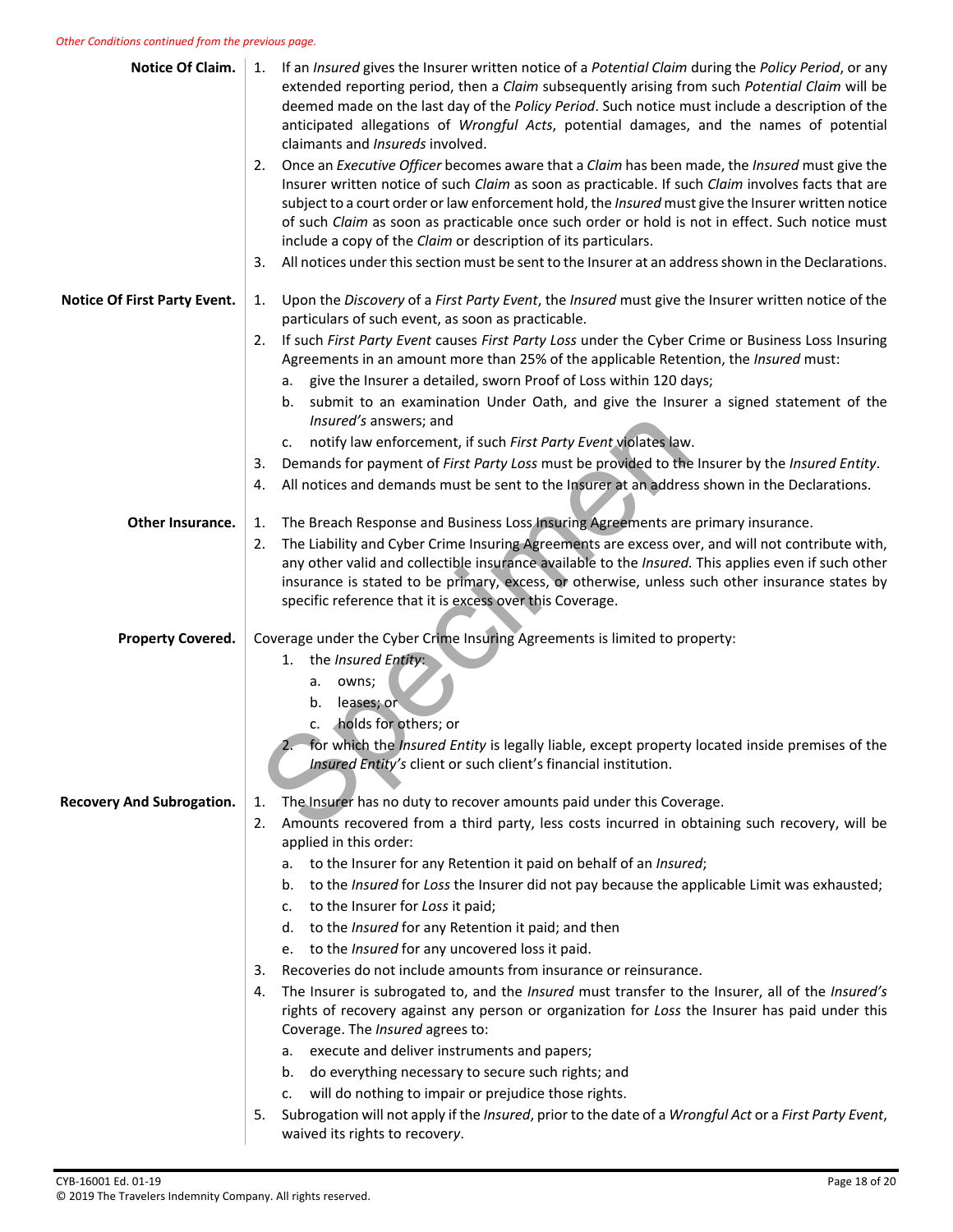#### *Other Conditions continued from the previous page.*

|                                                                   | 6. Any of the <i>Insured Entity's</i> property that the Insurer pays for becomes the Insurer's property.                                                                                                                                                      |
|-------------------------------------------------------------------|---------------------------------------------------------------------------------------------------------------------------------------------------------------------------------------------------------------------------------------------------------------|
| <b>Related Claims.</b>                                            | Multiple Claims arising out of the same Wrongful Act are a single Claim that is deemed first made on<br>the date the earliest of such Claims is made, whether before or during the Policy Period.                                                             |
| Representations.                                                  | The Insurer has issued this coverage in reliance on the accuracy and completeness of the<br>1.<br>representations that the <i>Insured</i> made to the Insurer.                                                                                                |
|                                                                   | If any such representation is untrue, and:<br>2.                                                                                                                                                                                                              |
|                                                                   | a. was material to the acceptance of the risk; and                                                                                                                                                                                                            |
|                                                                   | is material to a covered Loss,<br>b.                                                                                                                                                                                                                          |
|                                                                   | then this coverage will not apply to such Loss with respect to:                                                                                                                                                                                               |
|                                                                   | i.<br>an Insured Person who knew; or                                                                                                                                                                                                                          |
|                                                                   | an Insured Entity, if an Executive Officer knew,<br>II.                                                                                                                                                                                                       |
|                                                                   | that such representation was untrue on the Inception date shown in the Declarations.                                                                                                                                                                          |
| Settlement.                                                       | The Insurer may, with the written consent of the Insured, settle a Claim. If the Insurer and claimant<br>agree to settle a Claim but the Insured withholds its consent, the Insured will be responsible for 20%<br>of all:                                    |
|                                                                   | 1. Defense Costs incurred after the date the Insured withheld its consent; and                                                                                                                                                                                |
|                                                                   | Loss, other than Defense Costs, in excess of such settlement offer.<br>2.                                                                                                                                                                                     |
| Subsidiaries.                                                     | If a Subsidiary is acquired or created by an Insured Entity during the Policy Period, and its revenues<br>are:                                                                                                                                                |
|                                                                   | less than 35% of the total annual revenues of such Insured Entity, then it will be covered for<br>1.<br>Wrongful Acts or First Party Events that occur after its acquisition or creation; or                                                                  |
|                                                                   | are at least 35% of the total annual revenues of such Insured Entity, then it will be covered<br>2.<br>for:                                                                                                                                                   |
|                                                                   | Wrongful Acts that occur after its acquisition or creation, for Claims made; or<br>а.                                                                                                                                                                         |
|                                                                   | First Party Events that occur after its acquisition or creation and that are Discovered and<br>b.<br>reported,                                                                                                                                                |
|                                                                   | within 90 days of its acquisition or creation, or the end of the Policy Period, whichever is<br>earlier. Additional coverage may be negotiated at the time of acquisition or creation.                                                                        |
| Suits Against The Insurer -<br><b>Cyber Crime.</b>                | The Insured Entity may not bring any legal action against the Insurer involving a First Party Event<br>covered under the Cyber Crime Insuring Agreements:                                                                                                     |
|                                                                   | until 60 days after the Insured Entity has filed Proof of Loss; and<br>$\mathbf{1}$ .                                                                                                                                                                         |
|                                                                   | unless such legal action is brought within two years from the date the Insured Entity<br>Discovers the First Party Event.                                                                                                                                     |
| <b>Valuation Under First Party</b><br><b>Insuring Agreements.</b> | Money, except Virtual Currency, is valued in the U.S. dollar equivalent determined at the rate of<br>1.<br>exchange published by The Wall Street Journal:                                                                                                     |
|                                                                   | for the Cyber Crime Insuring Agreements, on the date the First Party Event was Discovered;<br>а.<br>and                                                                                                                                                       |
|                                                                   | for the Breach Response and Business Loss Insuring Agreements, on the date of payment of<br>b.<br>First Party Loss.                                                                                                                                           |
|                                                                   | Securities are valued at market value as of the close of business on the date the First Party Event<br>2.<br>was Discovered; and at its discretion, the Insurer will:                                                                                         |
|                                                                   | pay the Insured Entity such value;<br>а.                                                                                                                                                                                                                      |
|                                                                   | replace such Securities in kind, in which case the Insured Entity must assign to the Insurer all<br>b.                                                                                                                                                        |
|                                                                   | rights, title, and interest in such Securities; or<br>pay the cost of a Lost Securities Bond required when issuing duplicates of the Securities. Such<br>c.<br>Lost Securities Bond will have a penalty no more than the value of the Securities at the close |
|                                                                   | of business on the date the First Party Event was Discovered.                                                                                                                                                                                                 |